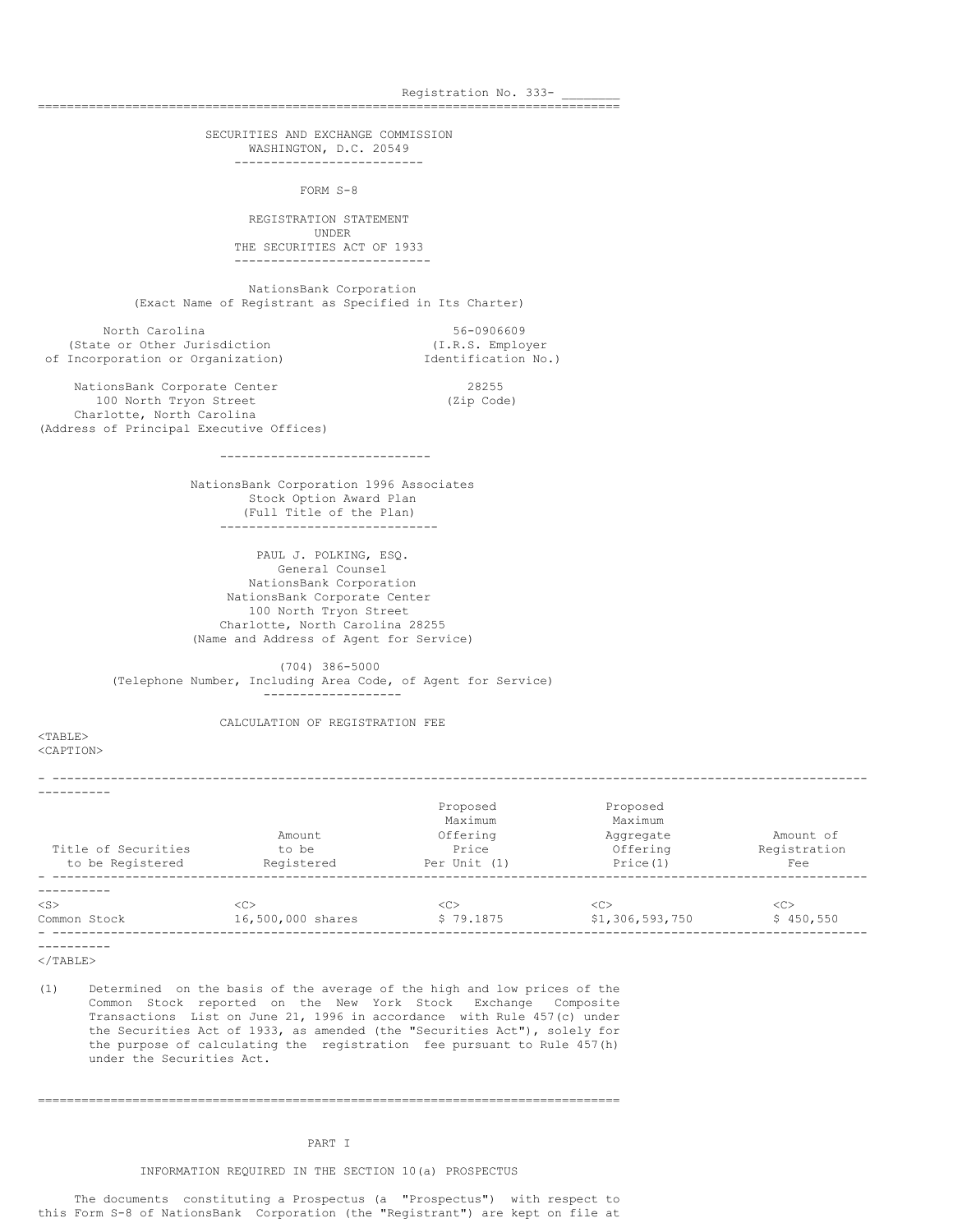the offices of the Registrant in accordance with Rule 428 promulgated pursuant to the Securities Act. The Registrant will provide without charge to participants in the NationsBank Corporation 1996 Associates Stock Option Award Plan, on the written or oral request of any such person, a copy of any or all of the documents constituting a Prospectus. Written requests for such copies should be directed to Charles J. Cooley, Principal Corporate Personnel Officer, NationsBank Corporation, NationsBank Corporate Center, 100 North Tryon Street, Charlotte, North Carolina 28255. Telephone requests may be directed to (704) 386-5000.

#### PART II

#### INFORMATION REQUIRED IN THE REGISTRATION STATEMENT

Item 3. Incorporation of Documents by Reference.

The following documents, which have been heretofore filed by the Registrant with the Securities and Exchange Commission (the "Commission") pursuant to the Securities Exchange Act of 1934, as amended (the "Exchange Act"), are incorporated by reference herein:

(a) The Registrant's Annual Report on Form 10-K for the year ended December 31, 1995;

(b) The Registrant's Quarterly Report on Form 10-Q for the quarter ended March 31, 1996;

(c) The Registrant's Current Reports on Form 8-K filed January 12, 1996, February 1, 1996, March 8, 1996, April 17, 1996 and May 16, 1996; and

(d) The description of the Registrant's Common Stock contained in its registration statement filed pursuant to Section 12 of the Exchange Act, and any amendment or report filed for the purpose of updating such description.

All documents filed by the Registrant with the Commission pursuant to Sections  $13(a)$ ,  $13(c)$ ,  $14$  and  $15(d)$  of the Exchange Act subsequent to the effectiveness of this Registration Statement and prior to the filing of a post-effective amendment hereto that either indicates that all securities offered hereby have been sold or deregisters all securities then remaining unsold shall be deemed to be

 $TT-1$ 

incorporated by reference in this Registration Statement and to be a part hereof from the date of filing of such documents. Any statement contained in a document incorporated or deemed to be incorporated by reference herein shall be deemed to be modified or superseded for purposes of this Registration Statement to the extent that a statement contained herein or in any other subsequently filed document that also is or is deemed to be incorporated by reference herein modifies or supersedes such statement. Any such statement so modified or superseded shall not be deemed, except as so modified or superseded, to constitute a part of this Registration Statement.

The Registrant will provide without charge to each participant in the NationsBank Corporation 1996 Associates Stock Option Award Plan, on the written or oral request of any such person, a copy of any or all of the documents incorporated herein by reference (other than exhibits to such documents which are not specifically incorporated by reference in such documents). Written requests for such copies should be directed to Charles J. Cooley, Principal Corporate Personnel Officer, NationsBank Corporation, NationsBank Corporate Center, 100 North Tryon Street, Charlotte, North Carolina 28255. Telephone requests may be directed to (704) 386-5000.

Item 6. Indemnification of Directors and Officers.

There are no provisions in the Registrant's Restated Articles of Incorporation, and no contracts between the Registrant and its directors and officers, relating to indemnification. The Registrant's Restated Articles of Incorporation prevent the recovery by the Registrant of monetary damages against its directors. However, in accordance with the provisions of the North Carolina Business Corporation Act (the "Act"), the Registrant's Amended and Restated Bylaws provide that, in addition to the indemnification of directors and officers otherwise provided by the Act, the Registrant shall, under certain circumstances, indemnify its directors, executive officers and certain other designated officers against any and all liability and litigation expense, including reasonable attorneys' fees, arising out of their status or activities as directors or officers, except for liability or litigation expense incurred on account of activities that were at the time known or reasonably should have been known by such director or officer to be clearly in conflict with the best interests of the Registrant. Pursuant to such Bylaws and as authorized by statute, the Registrant maintains insurance on behalf of its directors and officers against liability asserted against such persons in such capacity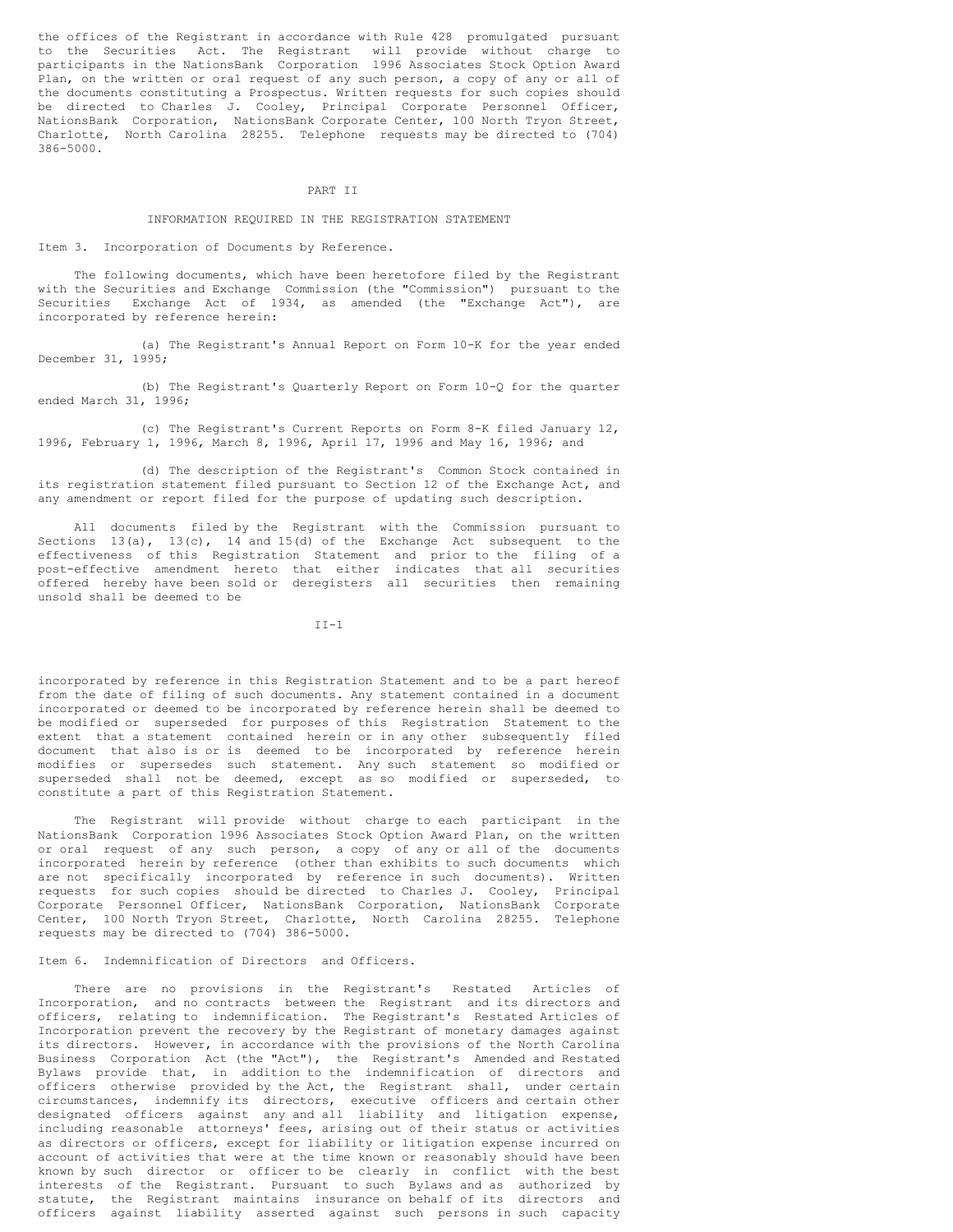whether or not such directors or officers have the right to indemnification pursuant to the Bylaws or otherwise.

In addition to the above-described provisions, Sections 55-8-50 through 55-8-58 of the Act contain provisions prescribing the extent to which directors and officers shall or may be indemnified. Section 55-8-51 of the Act permits a corporation, with certain exceptions, to indemnify a current or former director

against liability if (i) he conducted himself in good faith, (ii) he reasonably believed (x) that his conduct in his official capacity with the corporation was in its best interests and (y) in all other cases his conduct was at least not opposed to the corporation's best interests, and (iii) in the case of any criminal proceeding, he had no reasonable cause to believe his conduct was unlawful. A corporation may not indemnify a current or former director in connection with a proceeding by or in the right of the corporation in which the director was adjudged liable to the corporation or in connection with a proceeding charging improper personal benefit to him in which he was adjudged liable on such basis. The above standard of conduct is determined by the Board of Directors or a committee thereof, special legal counsel or the shareholders as prescribed in Section 55-8-55 of the Act.

Sections 55-8-52 and 55-8-56 of the Act require a corporation to indemnify a director or officer in the defense of any proceeding to which he was a party because of his capacity as a director or officer against reasonable expenses when he is wholly successful in his defense, unless the articles of incorporation provide otherwise. Upon application, the court may order indemnification of the director or officer if he is adjudged fairly and reasonably so entitled under Section 55-8-54. Section 55-8-56 of the Act allows a corporation to indemnify and advance expenses to an officer, employee or agent who is not a director to the same extent as a director or as otherwise set forth in the corporation's articles of incorporation or bylaws or by resolution of the board of directors.

In addition, Section 55-8-57 of the Act permits a corporation to provide for indemnification of directors, officers, employees or agents in its articles of incorporation or bylaws or by contract or resolution, against liability in various proceedings and to purchase and maintain insurance policies on behalf of these individuals.

The foregoing is only a general summary of certain aspects of North Carolina law dealing with indemnification of directors and officers and does not purport to be complete. It is qualified in its entirety by reference to the relevant statutes which contain detailed specific provisions regarding the circumstances under which and the person for whose benefit indemnification shall or may be made and accordingly are incorporated herein by reference as Exhibit 99.2 of this Registration Statement.

 $TT-3$ 

### Item 8. Exhibits.

The following exhibits are filed with or incorporated by reference in this Registration Statement.

## Exhibit No. Description of Exhibit

- 5.1 Opinion of Paul J. Polking, Esq., General Counsel of the Registrant, as to the legality of the securities being registered.
- 23.1 Consent of Price Waterhouse LLP.
- 23.2 Consent of Paul J. Polking, Esq., General Counsel of the Registrant (included in Exhibit 5.1).
- 24.1 Power of Attorney and Certified Resolutions.
- 99.1 NationsBank Corporation 1996 Associates Stock Option Award Plan.
- 99.2 Provisions of the North Carolina Business Corporation Act, as amended, relating to indemnification of directors and officers, incorporated by reference to Exhibit 99.1 of the Registrant's Registration Statement on Form S-3, Registration No. 33-63097.

## Item 9. Undertakings.

- (a) The undersigned Registrant hereby undertakes:
	- (1) To file, during any period in which offers or sales are being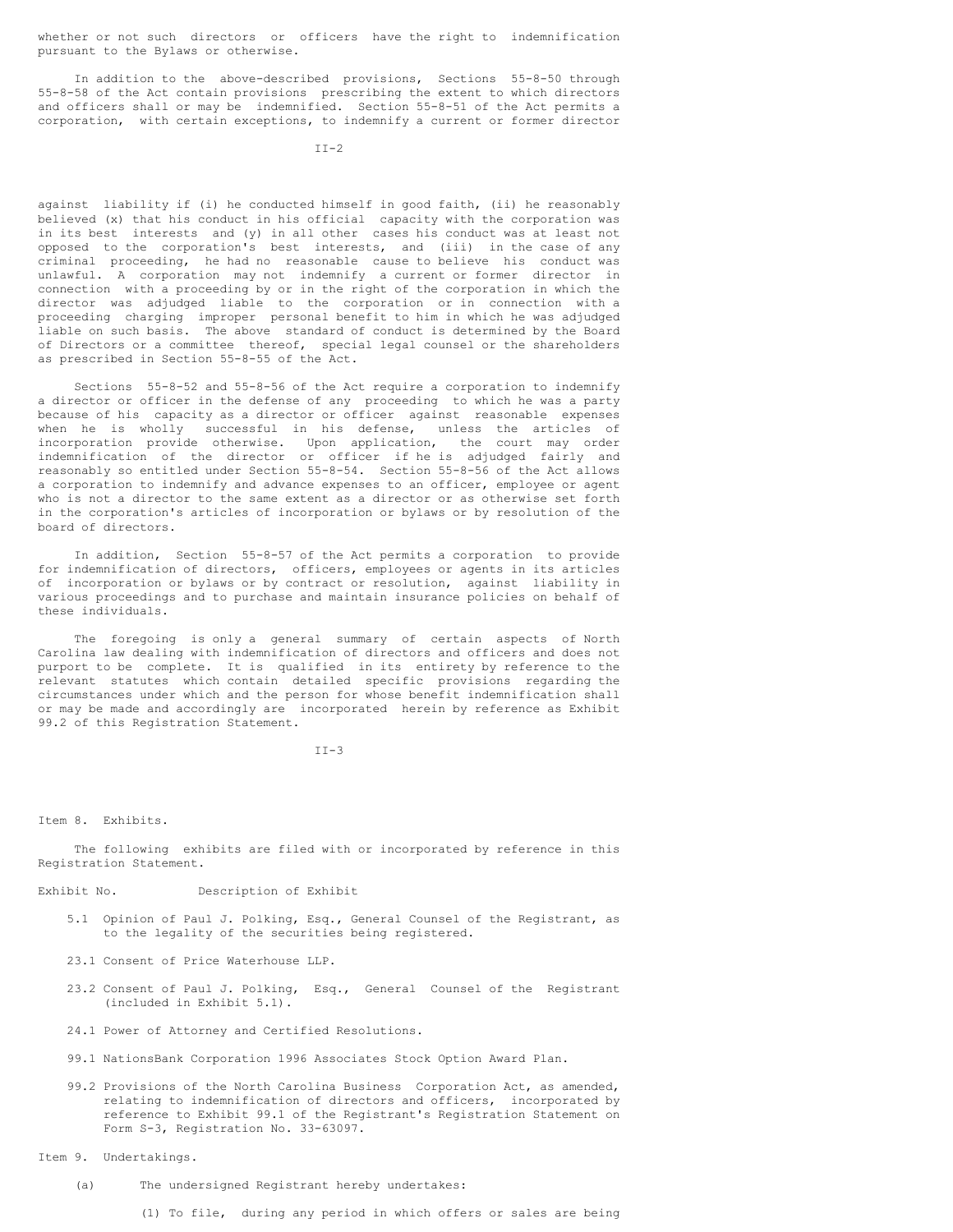(i) To include any prospectus required by Section 10(a)(3) of the Securities Act;

(ii) To reflect in the prospectus any facts or events arising after the effective date of the Registration Statement (or the most recent post-effective amendment thereof) which, individually or in the aggregate, represent a fundamental change in the information set forth in the Registration Statement. Notwithstanding the foregoing, any increase or decrease in volume of securities offered (if the total dollar value of securities offered would not exceed that which was registered) and any deviation from the low or high end of the estimated maximum offering range may be reflected in the form of prospectus filed with the Commission pursuant to Rule 424(b) if, in the aggregate, the changes in volume and price represent no more than a 20 percent change in the maximum aggregate

 $TT-4$ 

offering price set forth in the "Calculation of Registration Fee" table in the effective Registration Statement;

(iii) To include any material information with respect to the plan of distribution not previously disclosed in the Registration Statement or any material change to such information in the Registration Statement;

Provided, however, that paragraphs (a)(1)(i) and (a)(1)(ii) do not apply if the Registration Statement is on Form S-3, Form S-8 or Form F-3, and the information required to be included in a post-effective amendment by those paragraphs is contained in periodic reports filed with or furnished to the Commission by the Registrant pursuant to Section 13 or Section 15(d) of the Exchange Act that are incorporated by reference in the Registration Statement.

(2) That, for the purpose of determining any liability under the Securities Act, each such post-effective amendment shall be deemed to be a new Registration Statement relating to the securities offered therein, and the offering of such securities at that time shall be deemed to be the initial bona fide offering thereof.

(3) To remove from registration by means of a post-effective amendment any of the securities being registered which remain unsold at the termination of the offering.

(b) The undersigned Registrant hereby undertakes that, for purposes of determining any liability under the Securities Act, each filing of the Registrant's annual report pursuant to Section 13(a) or Section 15(d) of the Exchange Act (and, where applicable, each filing of an employee benefit plan's annual report pursuant to Section 15(d) of the Exchange Act) that is incorporated by reference in the Registration Statement shall be deemed to be a new Registration Statement relating to the securities offered therein, and the offering of such securities at that time shall be deemed to be the initial bona fide offering thereof.

(c) Insofar as indemnification for liabilities arising under the Securities Act may be permitted to directors, officers and controlling persons of the Registrant pursuant to the foregoing provisions, or otherwise, the Registrant has been advised that in the opinion of the Commission such indemnification is against public policy as expressed in the Securities Act and is, therefore, unenforceable. In the event that a claim for indemnification against such liabilities (other than the payment by the Registrant of expenses incurred or paid by a director, officer or controlling person of the Registrant in the successful defense of any action, suit or proceeding) is asserted by such director, officer or controlling person in connection with the securities being registered, the Registrant will, unless in the opinion of its counsel the matter has been settled by controlling precedent, submit to a court of

 $TT-5$ 

appropriate jurisdiction the question whether such indemnification by it is against public policy as expressed in the Securities Act and will be governed by the final adjudication of such issue.

 $TT-6$ 

### SIGNATURES

Pursuant to the requirements of the Securities Act of 1933, the Registrant certifies that it has reasonable grounds to believe that it meets all of the requirements for filing on Form S-8 and has duly caused this Registration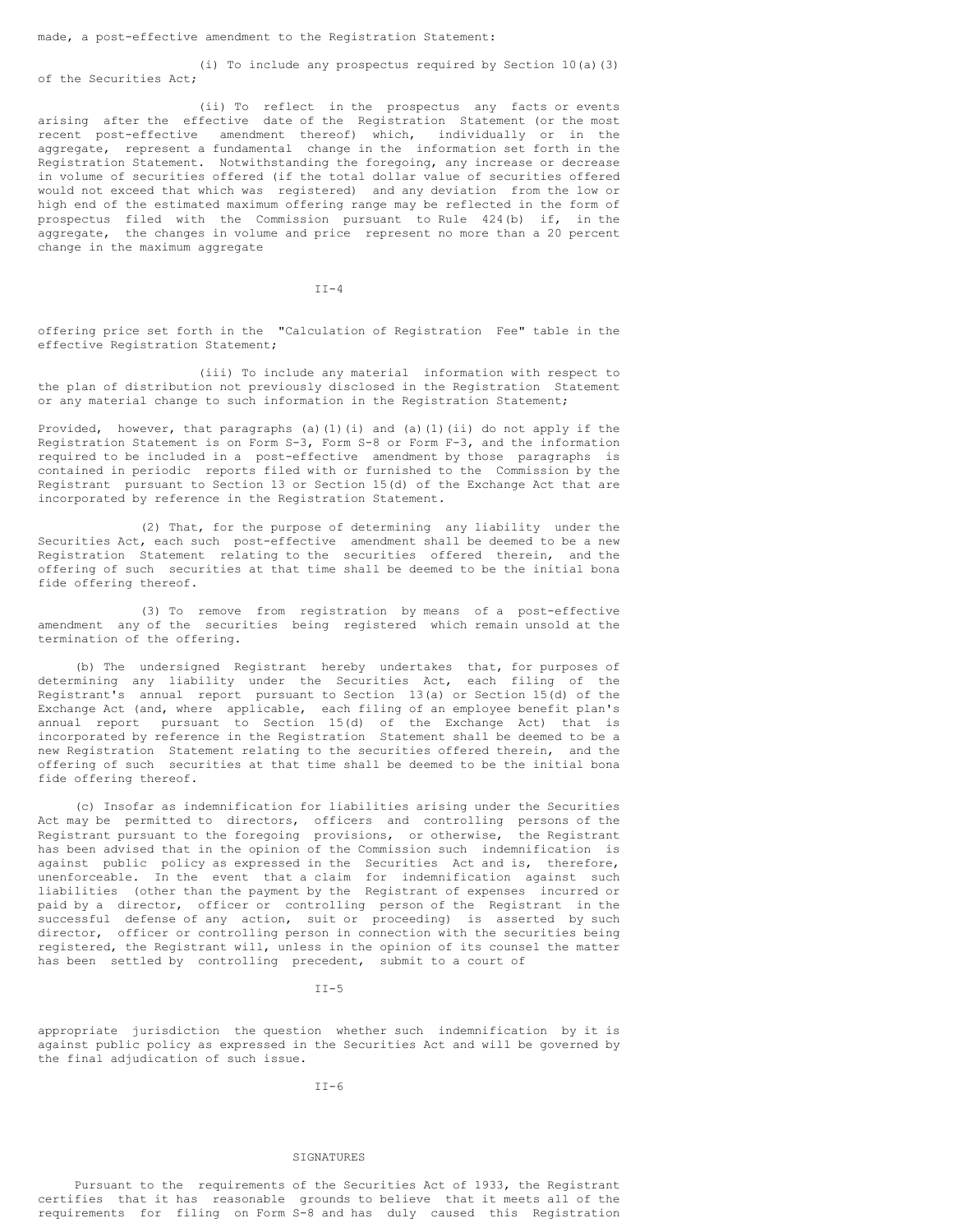Statement to be signed on its behalf by the undersigned, thereunto duly authorized, in the City of Charlotte, State of North Carolina, on June 26, 1996.

## NATIONSBANK CORPORATION

By:  $\star$ /s/ Hugh L. McColl, Jr. Hugh L. McColl, Jr. Chairman of the Board and Chief Executive Officer

Pursuant to the requirements of the Securities Act of 1933, this Registration Statement has been signed by the following persons in the capacities and on the dates indicated.

<TABLE> <CAPTION>

| Signature                                                            | Title                                                                 |                      |  |
|----------------------------------------------------------------------|-----------------------------------------------------------------------|----------------------|--|
| $<$ S $>$<br>*/s/ Hugh L. McColl, Jr.<br>- ------------------------  | <<><br>Chairman of the Board, Chief<br>Executive Officer and Director | <<><br>June 26, 1996 |  |
| Hugh L. McColl, Jr.                                                  | (Principal Executive Officer)                                         |                      |  |
| */s/ James H. Hance, Jr.<br>- --------------------------------       | Vice Chairman and<br>Chief Financial Officer                          | June 26, 1996        |  |
| James H. Hance, Jr.                                                  | (Principal Financial Officer)                                         |                      |  |
| */s/ Marc D. Oken<br>. ---------------------------------             | Executive Vice President and<br>Chief Accounting Officer              | June 26, 1996        |  |
| Marc D. Oken                                                         | (Principal Accounting Officer)                                        |                      |  |
| */s/ Ronald W. Allen                                                 | Director                                                              | June 26, 1996        |  |
| Ronald W. Allen                                                      |                                                                       |                      |  |
|                                                                      | $II-7$                                                                |                      |  |
| */s/ William M. Barnhardt<br>- --------------------------------      | Director                                                              | June 26, 1996        |  |
| William M. Barnhardt                                                 |                                                                       |                      |  |
| */s/ Thomas E. Capps<br>.                                            | Director                                                              | June 26, 1996        |  |
| Thomas E. Capps                                                      |                                                                       |                      |  |
| */s/ Charles W. Coker<br>.                                           | Director                                                              | June 26, 1996        |  |
| Charles W. Coker                                                     |                                                                       |                      |  |
| */s/ Thomas G. Cousins                                               | Director                                                              | June 26, 1996        |  |
| Thomas G. Cousins                                                    |                                                                       |                      |  |
| */s/ Alan T. Dickson<br>- --------------------------------           | Director                                                              | June 26, 1996        |  |
| Alan T. Dickson                                                      |                                                                       |                      |  |
| */s/ W. Frank Dowd, Jr.<br>. <u>-----------------------------</u> -- | Director                                                              | June 26, 1996        |  |
| W. Frank Dowd, Jr.                                                   |                                                                       |                      |  |
| */s/ Paul Fulton<br>------------------------------                   | Director                                                              | June 26, 1996        |  |
| Paul Fulton                                                          |                                                                       |                      |  |

| */s/ Timothy L. Guzzle |  |  |  |  |  |  |  |  |  |  |
|------------------------|--|--|--|--|--|--|--|--|--|--|
|                        |  |  |  |  |  |  |  |  |  |  |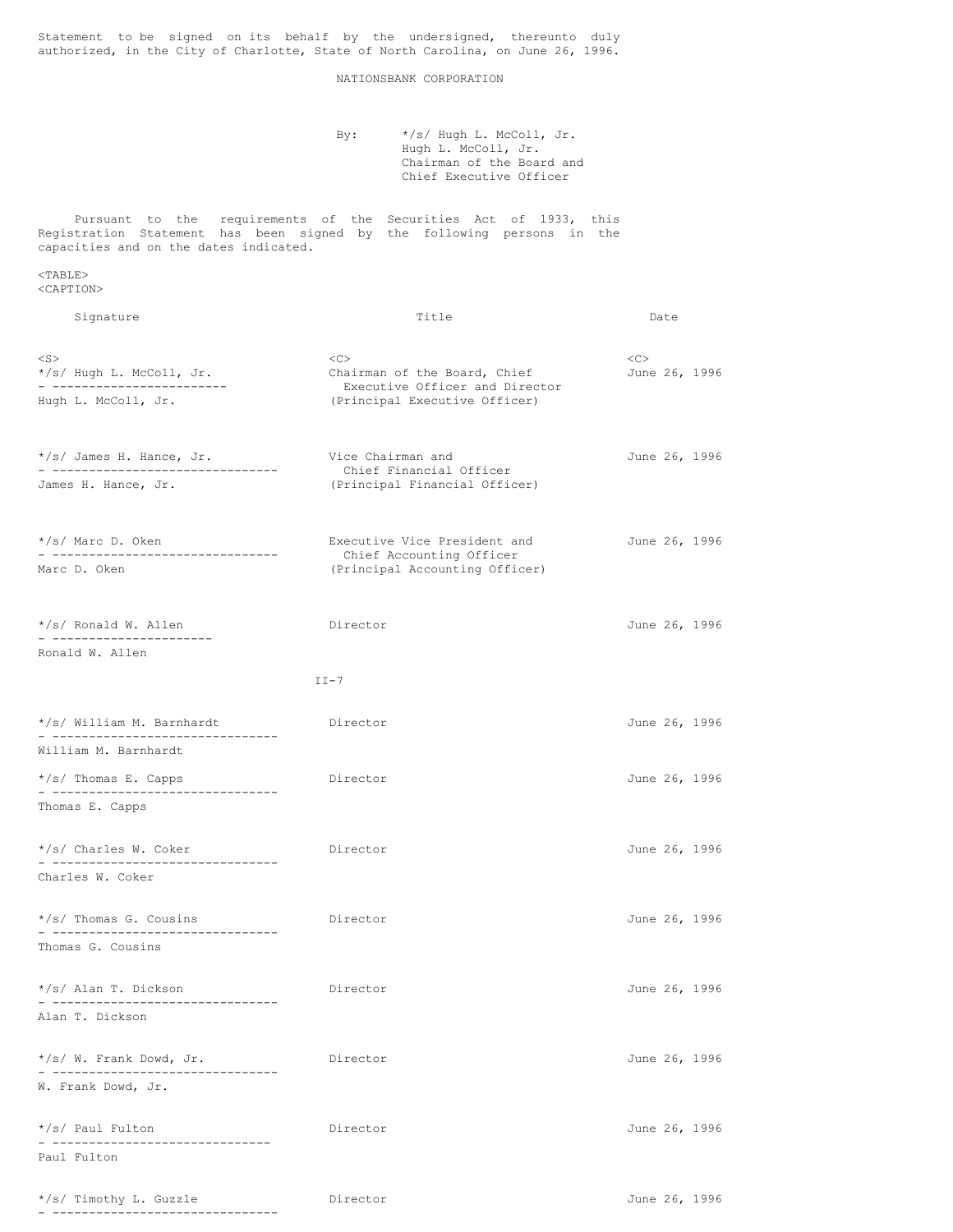Timothy L. Guzzle

| */s/ W.W. Johnson<br>- -------------------------------              | Director | June 26, 1996 |
|---------------------------------------------------------------------|----------|---------------|
| W. W. Johnson                                                       |          |               |
| */s/ John J. Murphy<br>_ __________________________________         | Director | June 26, 1996 |
| John J. Murphy                                                      |          |               |
| */s/ John C. Slane<br>- --------------------------------            | Director | June 26, 1996 |
| John C. Slane                                                       | $II-8$   |               |
| */s/ John W. Snow<br>- -------------------------------              | Director | June 26, 1996 |
| John W. Snow                                                        |          |               |
| */s/ Meredith R. Spangler<br>_ __________________________________   | Director | June 26, 1996 |
| Meredith R. Spangler                                                |          |               |
| */s/ Robert H. Spilman<br>- --------------------------------        | Director | June 26, 1996 |
| Robert H. Spilman                                                   |          |               |
| */s/ Ronald Townsend<br>- -------------------------------           | Director | June 26, 1996 |
| Ronald Townsend                                                     |          |               |
| */s/ E. Craig Wall, Jr.<br>- --------------------------------       | Director | June 26, 1996 |
| E. Craig Wall, Jr.                                                  |          |               |
| */s/ Jackie M. Ward<br>.                                            | Director | June 26, 1996 |
| Jackie M. Ward                                                      |          |               |
| */s/ Virgil R. Williams<br>- --------------------------------       | Director | June 26, 1996 |
| Virgil R. Williams                                                  |          |               |
| $\langle$ /TABLE>                                                   |          |               |
| *By: /s/ Charles M. Berger<br>Charles M. Berger<br>Attorney-in-Fact |          |               |
|                                                                     | $II-9$   |               |

## INDEX TO EXHIBITS

# Exhibit No. Description of Exhibit

- 5.1 Opinion of Paul J. Polking, Esq., General Counsel of the Registrant, as to the legality of the securities being registered.
- 23.1 Consent of Price Waterhouse LLP.
- 23.2 Consent of Paul J. Polking, Esq., General Counsel of the Registrant (included in Exhibit 5.1).
- 24.1 Power of Attorney and Certified Resolutions.
- 99.1 NationsBank Corporation 1996 Associates Stock Option Award Plan.
- 99.2 Provisions of the North Carolina Business Corporation Act, as amended, relating to indemnification of directors and officers, incorporated by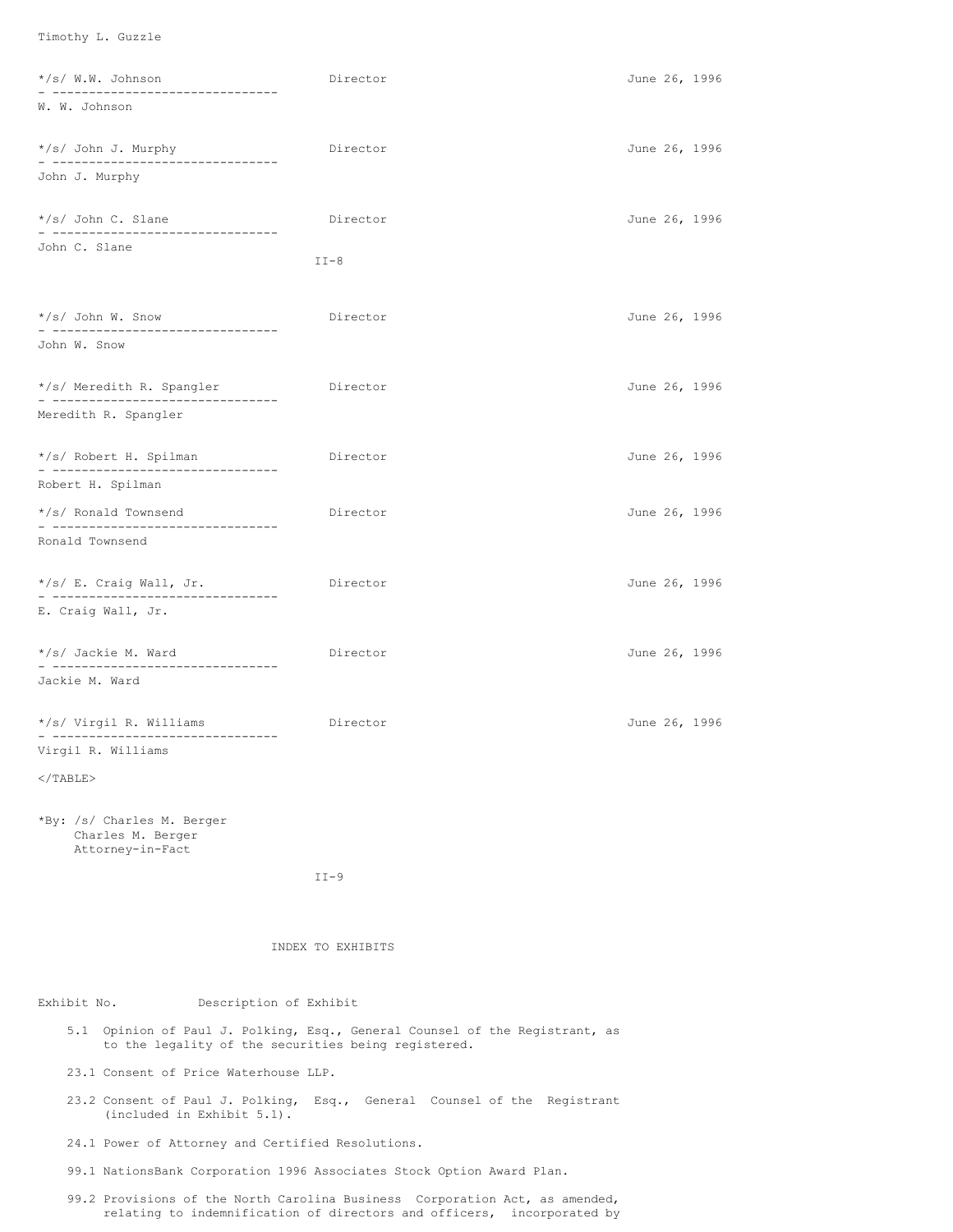reference to Exhibit 99.1 of the Registrant's Registration Statement on Form S-3, Registration No. 33-63097.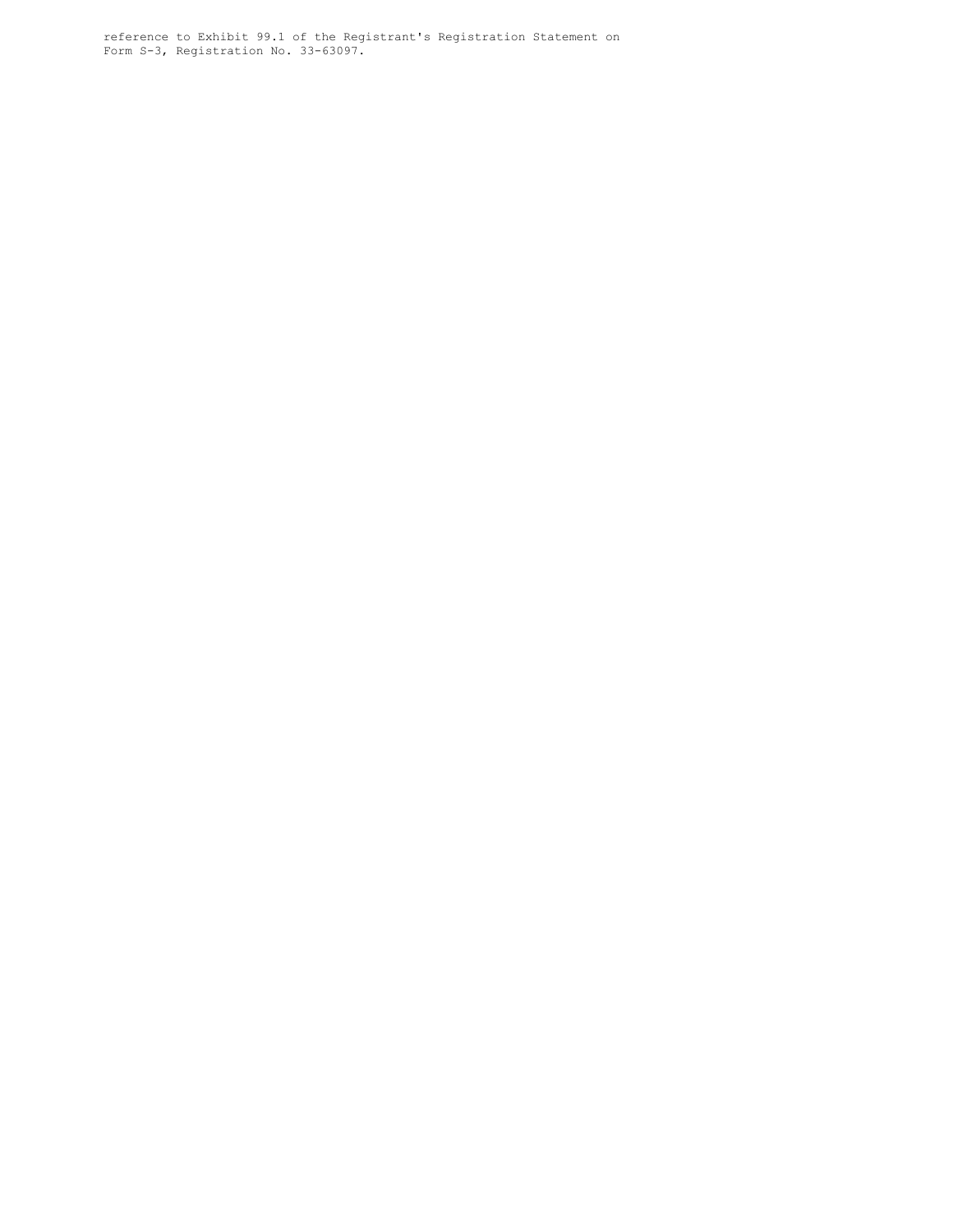NationsBank Corporation Legal Department NationsBank Corporate Center NC1-007-20-01 Charlotte, NC 28255

#### NATIONSBANK EXHIBIT 5.1

June 26, 1996

Board of Directors NationsBank Corporation NationsBank Corporate Center Charlotte, North Carolina 28255

Ladies and Gentlemen:

In connection with the proposed registration under the Securities Act of 1933, as amended, of 16,500,000 shares (the "Shares") of the common stock of NationsBank Corporation to be issued pursuant to the terms of the NationsBank Corporation 1996 Associates Stock Option Award Plan (the "Plan"), I have examined such corporate records and other documents, and have reviewed such matters of law as I have deemed necessary or appropriate for this opinion. Based on such examination and review, it is my opinion that the Shares have been duly and validly authorized and, when issued and paid for in accordance with and upon the terms and conditions of the Plan, will be validly issued, fully paid and nonassessable.

I consent to being named in the Registration Statement on Form S-8 (the "Registration Statement") as the attorney who passed upon the legality of the Shares, and to the filing of a copy of this opinion as an exhibit to the Registration Statement.

Very truly yours,

/s/ Paul J. Polking

Paul J. Polking General Counsel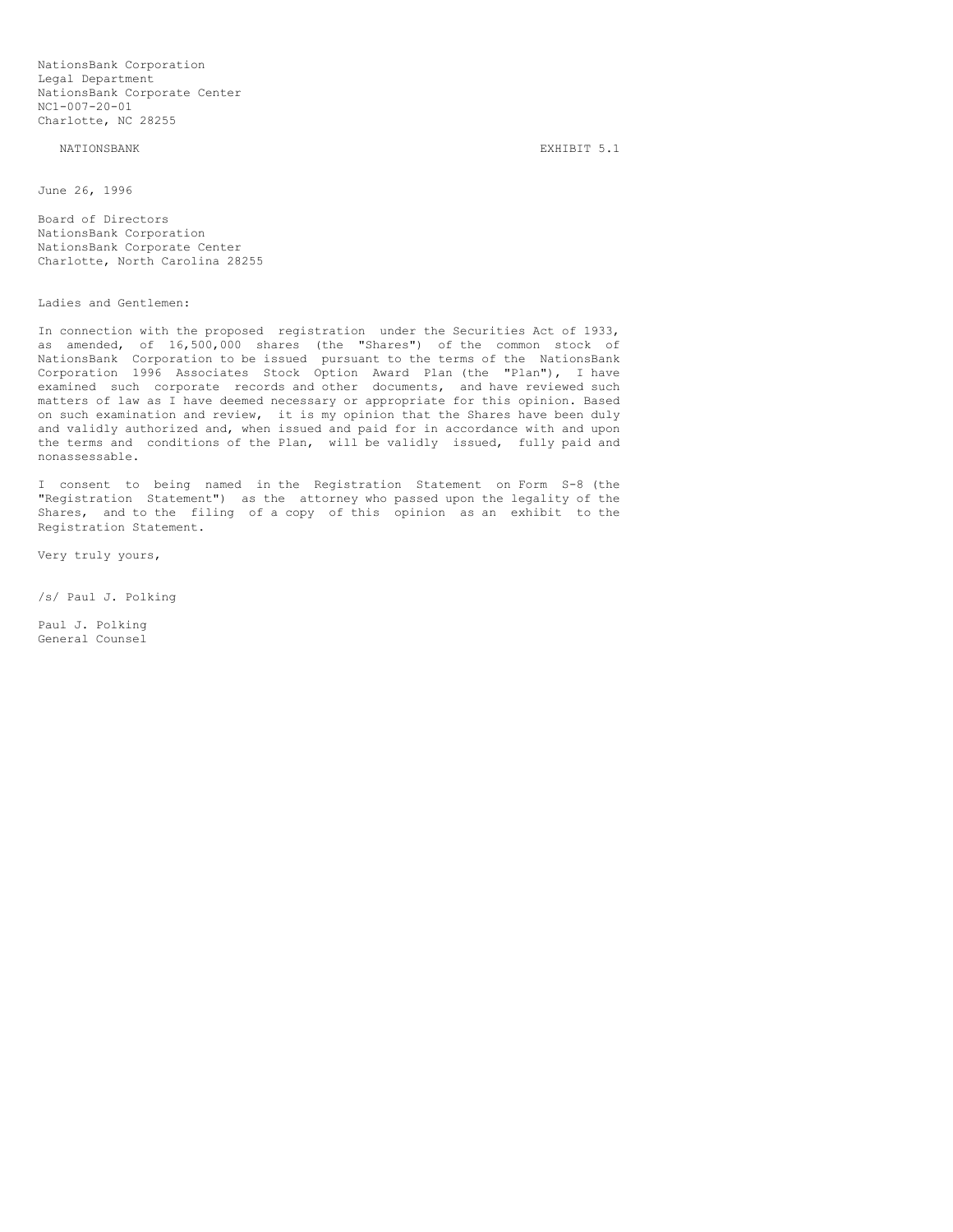## CONSENT OF INDEPENDENT ACCOUNTANTS

We hereby consent to the incorporation by reference in this Registration Statement on Form S-8 of our report dated January 12, 1996, which appears on page 46 of the 1995 Annual Report to Shareholders of NationsBank Corporation, which is incorporated by reference in NationsBank Corporation's Annual Report on Form 10-K for the year ended December 31, 1995.

/s/ Price Waterhouse LLP

PRICE WATERHOUSE LLP Charlotte, North Carolina June 26, 1996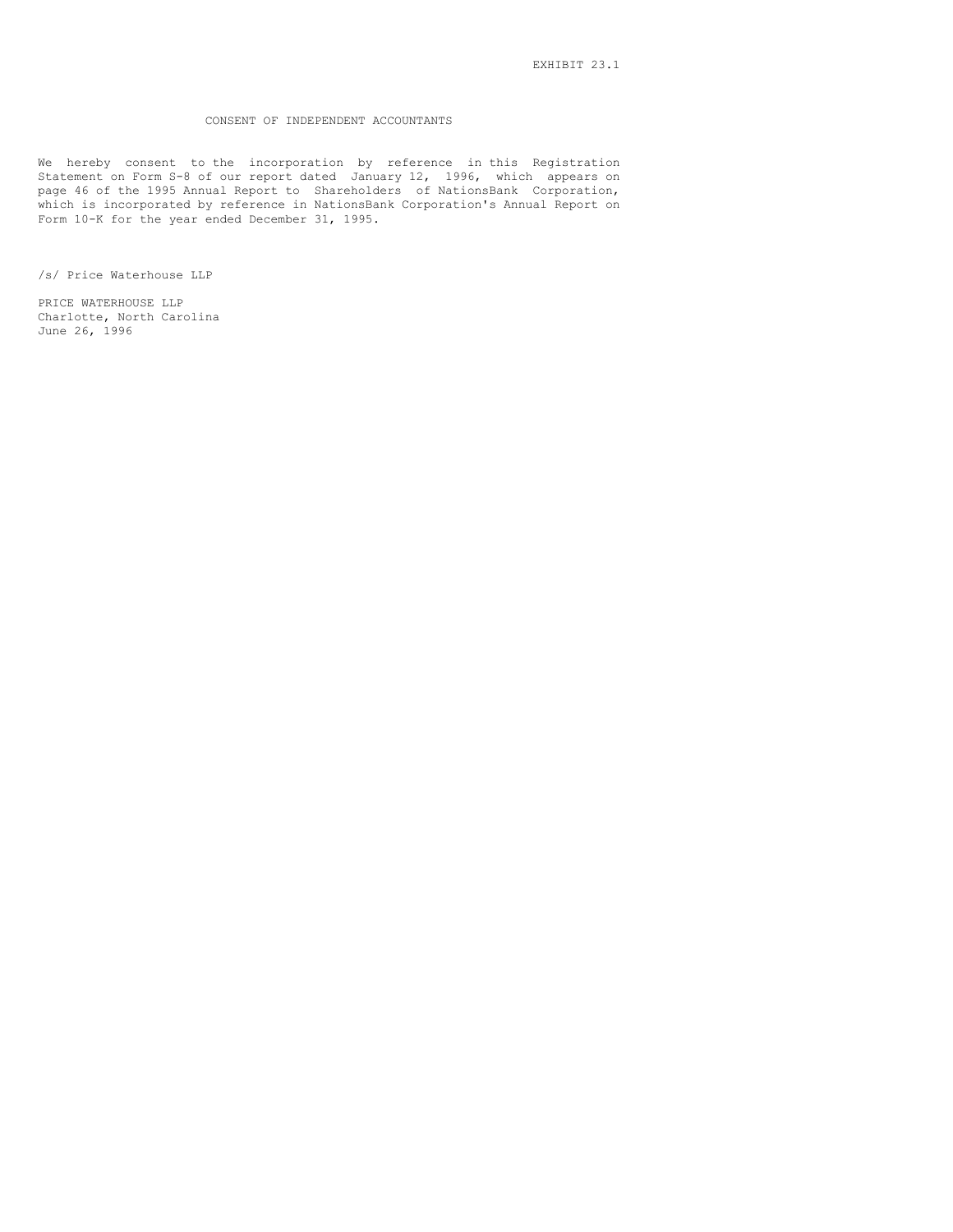KNOW ALL PERSONS BY THESE PRESENTS, that each of NationsBank Corporation, and the several undersigned Officers and Directors thereof whose signatures appear below, hereby makes, constitutes and appoints James W. Kiser and Charles M. Berger, and each of them acting individually, its, his and her true and lawful attorneys with power to act without any other and with full power of substitution, to execute, deliver and file in its, his and her name and on its, his and her behalf, and in each of the undersigned Officer's and Director's capacity or capacities as shown below, (a) one or more Registration Statements of NationsBank Corporation on Form S-8 relating to the issuance of up to 20,000,000 shares of the Common Stock of NationsBank Corporation pursuant to the NationsBank Corporation 1996 Associates Stock Option Award Plan and any and all documents in support thereof or supplemental thereto and any and all amendments, including any and all post-effective amendments, to the foregoing (hereinafter called the "Registration Statements"), and (b) such registration statements, petitions, applications, consents to service of process or other instruments, any and all documents in support thereof or supplemental thereto, and any and all amendments or supplements to the foregoing, as may be necessary or advisable to qualify or register the securities covered by said Registration Statements under such securities laws, regulations or requirements as may be applicable; and each of NationsBank Corporation and said Officers and Directors hereby grants to said attorneys, and to each of them, full power and authority to do and perform each and every act and thing whatsoever as said attorneys or attorney may deem necessary or advisable to carry out fully the intent of this power of attorney to the same extent and with the same effect as NationsBank Corporation might or could do, and as each of said Officers and Directors might or could do personally in his or her capacity or capacities as aforesaid, and each of NationsBank Corporation and said Officers and Directors hereby ratifies and confirms all acts and things which said attorneys or attorney might do or cause to be done by virtue of this power of attorney and its, his or her signature as the same may be signed by said attorneys or attorney, or any of them, to any or all of the following (and/or any and all amendments and supplements to any or all thereof): such Registration Statements under the Securities Act of 1933, as amended, and all such registration statements, petitions, applications, consents to service of process and other instruments, and any and all documents in support thereof or supplemental thereto, under such securities laws, regulations and requirements as may be applicable.

IN WITNESS WHEREOF, NationsBank Corporation has caused this power of attorney to be signed on its behalf, and each of the undersigned Officers and Directors in the capacity or capacities noted has hereunto set his or her hand as of the date indicated below.

NATIONSBANK CORPORATION

By: /s/ Hugh L. McColl, Jr. ------------------------------------ Hugh L. McColl, Jr. Chairman of the Board and Chief Executive Officer

Dated: June 26, 1996

 $<$ TABLE> <CAPTION>

Ronald W. Allen

| Signature                                                                                 | Title                                                                                                               |               | Date |               |  |
|-------------------------------------------------------------------------------------------|---------------------------------------------------------------------------------------------------------------------|---------------|------|---------------|--|
| $<$ S $>$<br>/s/ Hugh L. McColl, Jr.<br>--------------------------<br>Hugh L. McColl, Jr. | < <sub><br/>Chairman of the Board, Chief<br/>Executive Officer and Director<br/>(Principal Executive Officer)</sub> | < <sub></sub> |      | June 26, 1996 |  |
| /s/ James H. Hance, Jr.<br>--------------<br>James H. Hance, Jr.                          | Vice Chairman and<br>Chief Financial Officer<br>(Principal Financial Officer)                                       | June 26, 1996 |      |               |  |
| /s/ Marc D. Oken<br>Marc D. Oken                                                          | Executive Vice President and<br>Chief Accounting Officer<br>(Principal Accounting Officer)                          | June 26, 1996 |      |               |  |
| /s/ Ronald W. Allen                                                                       | Director                                                                                                            | June 26, 1996 |      |               |  |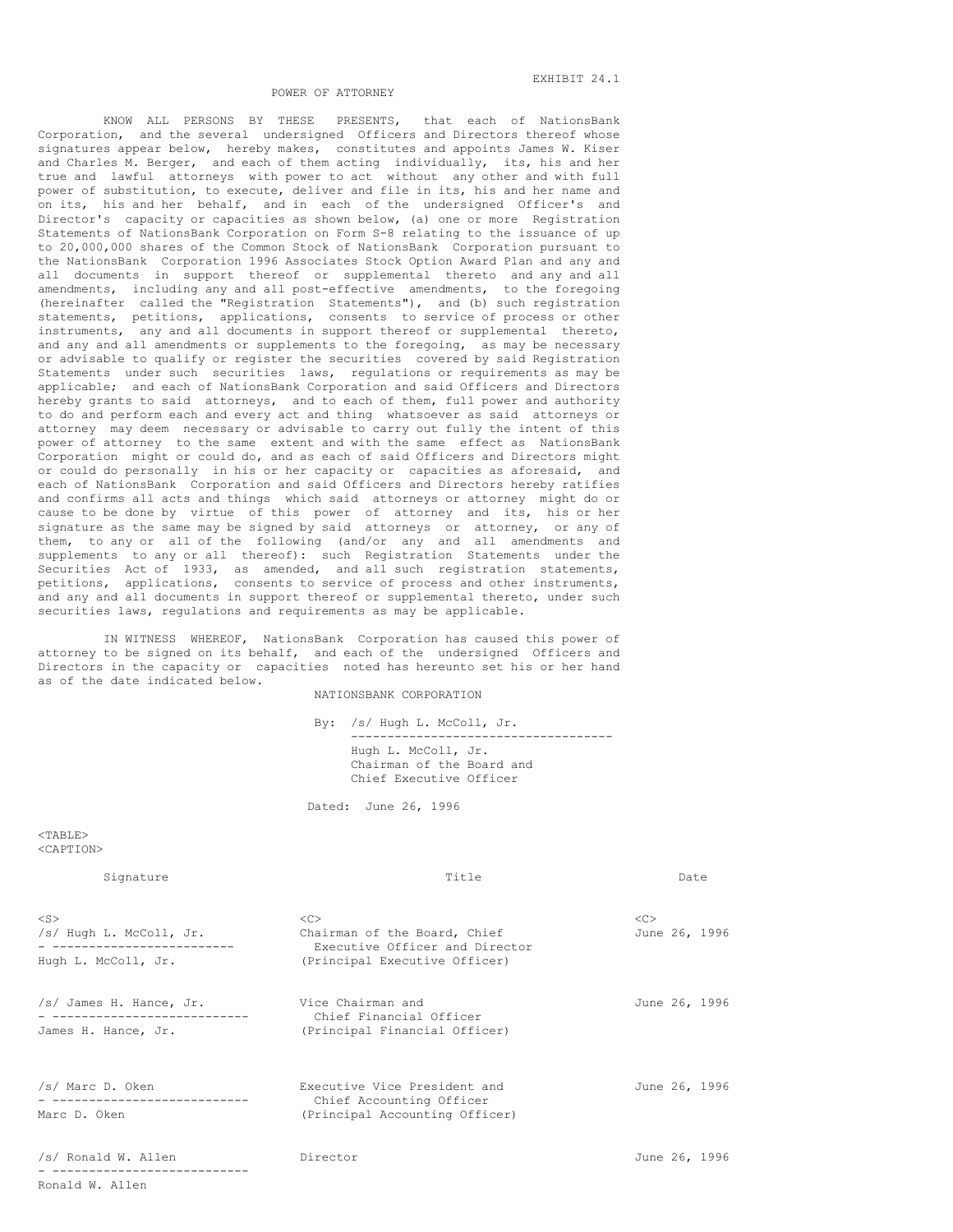| /s/ William M. Barnhardt<br>_______________<br>------       | Director | June 26, 1996 |  |
|-------------------------------------------------------------|----------|---------------|--|
| William M. Barnhardt                                        |          |               |  |
| /s/ Thomas E. Capps<br>- ------------------------------     | Director | June 26, 1996 |  |
| Thomas E. Capps                                             |          |               |  |
| /s/ Charles W. Coker                                        | Director | June 26, 1996 |  |
| Charles W. Coker                                            |          |               |  |
| /s/ Thomas G. Cousins<br>________________________________   | Director | June 26, 1996 |  |
| Thomas G. Cousins                                           |          |               |  |
| /s/ Alan T. Dickson<br>_________________________________    | Director | June 26, 1996 |  |
| Alan T. Dickson                                             |          |               |  |
| /s/ W. Frank Dowd, Jr.<br>- ----------------------------    | Director | June 26, 1996 |  |
| W. Frank Dowd, Jr.                                          | 2        |               |  |
|                                                             |          |               |  |
| /s/ Paul Fulton<br>-----------------------------            | Director | June 26, 1996 |  |
| Paul Fulton                                                 |          |               |  |
| /s/ Timothy L. Guzzle<br>_______________________________    | Director | June 26, 1996 |  |
| Timothy L. Guzzle                                           |          |               |  |
| /s/ W.W. Johnson                                            | Director | June 26, 1996 |  |
| W. W. Johnson                                               |          |               |  |
| /s/ John J. Murphy                                          | Director | June 26, 1996 |  |
| John J. Murphy                                              |          |               |  |
| /s/ John C. Slane<br>- ----------------------------         | Director | June 26, 1996 |  |
| John C. Slane                                               |          |               |  |
| /s/ John W. Snow<br>_ _____________________________         | Director | June 26, 1996 |  |
| John W. Snow                                                |          |               |  |
| /s/ Meredith R. Spangler<br>- ----------------------------- | Director | June 26, 1996 |  |
| Meredith R. Spangler                                        |          |               |  |
| /s/ Robert H. Spilman<br>______________________________     | Director | June 26, 1996 |  |
| Robert H. Spilman                                           |          |               |  |
| /s/ Ronald Townsend<br>- ------------------------------     | Director | June 26, 1996 |  |
| Ronald Townsend                                             |          |               |  |
| /s/ E. Craig Wall, Jr.<br>------------------                | Director | June 26, 1996 |  |
| E. Craig Wall, Jr.                                          |          |               |  |
| /s/ Jackie M. Ward<br>----------------------                | Director | June 26, 1996 |  |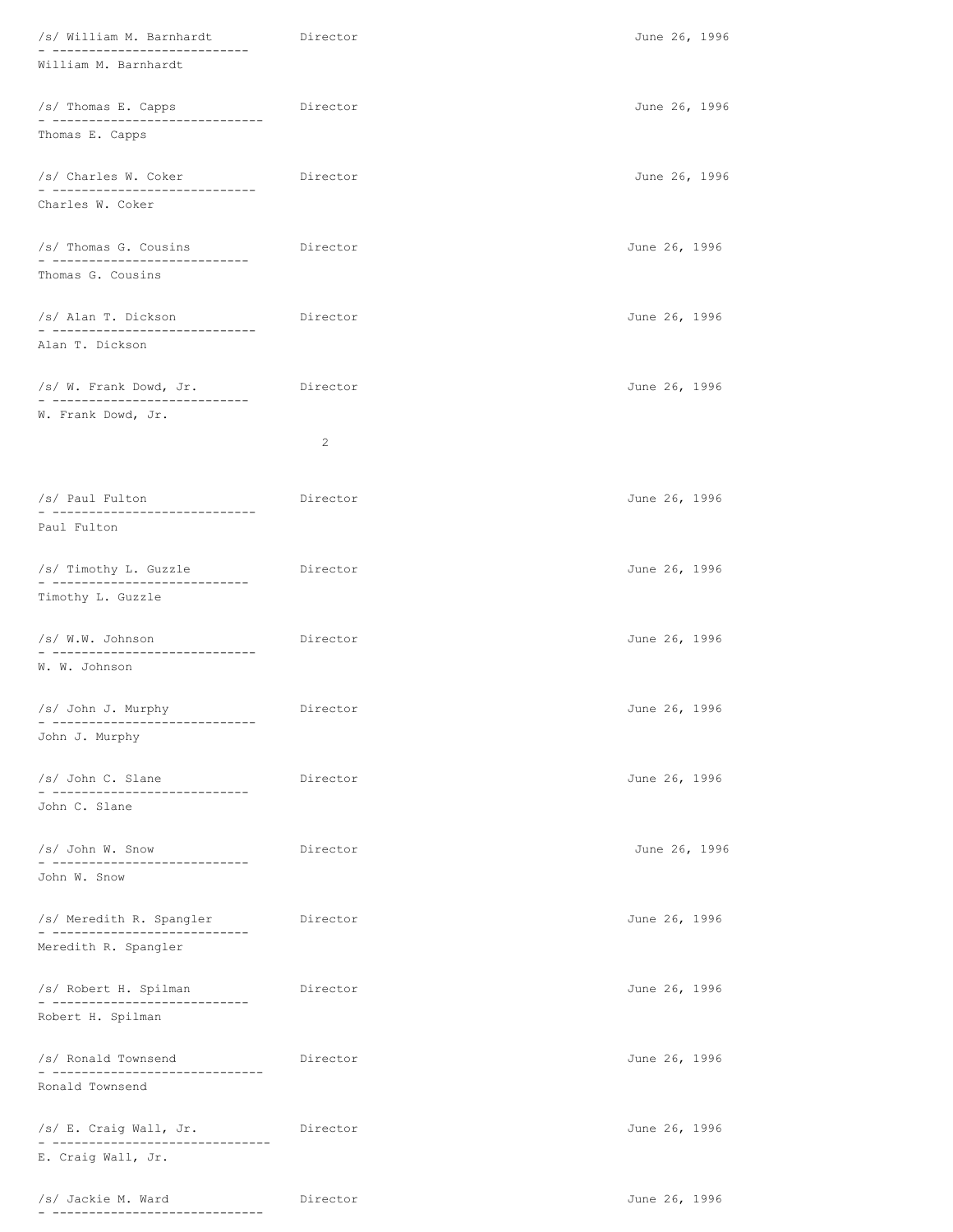Jackie M. Ward

/s/ Virgil R. Williams Director June 26, 1996 - ----------------------------- Virgil R. Williams

 $<$ /TABLE $>$ 

3

PREAMBLES AND RESOLUTIONS ADOPTED BY THE BOARD OF DIRECTORS OF NATIONSBANK CORPORATION AT ITS MEETING ON WEDNESDAY, JUNE 26, 1996 WITH RESPECT TO THE ESTABLISHMENT OF A BROAD-BASED STOCK OPTION PLAN

WHEREAS, the Compensation Committee of this Board of Directors, subject to the approval of this Board of Directors, has authorized the Chief Executive Officer of this Corporation to develop and establish along certain guidelines a broad-based stock option plan to become effective during 1996;

NOW, THEREFORE, BE IT RESOLVED, that the Chief Executive Officer of this Corporation be, and he hereby is, authorized, empowered and directed to cause the Corporation to adopt and establish effective as of July 1, 1996 a broad-based stock option plan for this Corporation and its subsidiaries containing the design terms and features described on Exhibit A attached hereto (the "1996 ASOP"); and

FURTHER RESOLVED, that 20,000,000 shares of common stock (the "Shares") of the Corporation ("Common Stock") be, and they hereby are, set aside, reserved and authorized for issuance pursuant to the terms of the 1996 ASOP; and

FURTHER RESOLVED, that the appropriate officers and directors of the Corporation be, and each of them hereby is, authorized, in the name and on behalf of the Corporation, to prepare, execute and file, or cause to be prepared and filed, with the Securities and Exchange Commission (the "Commission") a registration statement on Form S-8, and any subsequent registration statements on Form S-8 relating to the 1996 ASOP, under the Securities Act of 1933, as amended (collectively, the "Registration Statements"), for the registration of up to the aggregate number of Shares for issuance pursuant to the terms of the 1996 ASOP with full power and authority to make such changes or additions thereto as any of them may approve, such approval to be conclusively evidenced by the filing thereof, and to prepare, execute and cause to be filed any amendments to such Registration Statements (including, without limitation, post-effective amendments), together with all documents required as exhibits to such Registration Statements or any amendments or supplements thereto, and all certificates, letters, instruments, applications and any other documents which may be required to be filed with the Commission with respect to the registration of the Shares and to take any and all action with respect to any of the foregoing as they, in their discretion, shall deem necessary or advisable, with the taking of such action conclusively establishing the validity thereof; and

FURTHER RESOLVED, that James W. Kiser and Charles M. Berger be, and each of them with full power to act without the other hereby is, authorized and empowered to sign the aforesaid Registration Statements and any amendment or amendments thereto (including any post-effective amendments) on behalf of and as

attorneys for the Corporation and on behalf of and as attorneys for any of the following: the Chief Executive Officer, the Principal Financial Officer, the Principal Accounting Officer and any other officer of the Corporation; and

FURTHER RESOLVED, that Paul J. Polking, Esq. be, and he hereby is, designated and appointed as the agent for service in all matters relating to the Registration Statements; and

FURTHER RESOLVED, that the appropriate officers of the Corporation be, and each of them hereby is, authorized and directed to take, or cause to be taken, any and all action necessary to effect the listing of the Shares on the New York Stock Exchange (the "NYSE"), the Pacific Stock Exchange (the "PSE") and the London Stock Exchange ("LSE"), including, without limitation, the preparation, execution and filing of all necessary applications, documents, forms and agreements with the NYSE, PSE and LSE, the payment by the Corporation of all required filing or application fees to the NYSE, PSE and LSE and the appearance of any such officer (if requested) before officials of the NYSE, PSE and LSE; and

FURTHER RESOLVED, that it is desirable and in the best interest of the Corporation that the Shares be qualified or registered for sale in various states and certain foreign jurisdictions (if applicable); that the appropriate officers of the Corporation be, and each of them hereby is, authorized to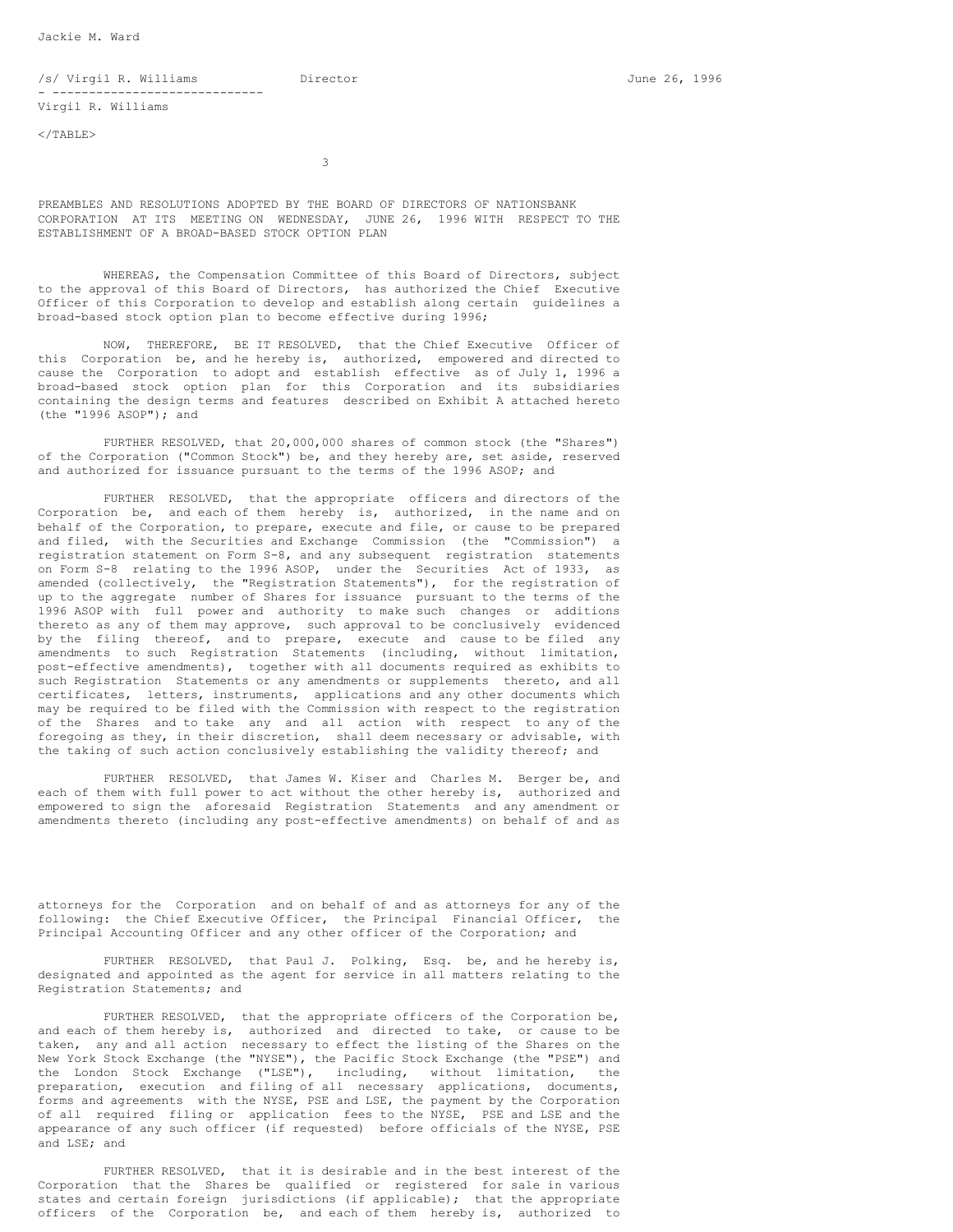determine the states and foreign jurisdictions (if any) in which appropriate action shall be taken to qualify or register for sale all or such part of such Shares as said officers may deem advisable; that said officers be, and each of them hereby is, authorized to perform on behalf of the Corporation any and all such acts as they may deem necessary or advisable in order to comply with the applicable laws of any such states or foreign jurisdictions, and in connection therewith to execute and file all requisite papers and documents, including, but not limited to, applications, reports, surety bonds, irrevocable consents to and appointments of attorneys for the purpose of receiving and accepting service of process and the execution by such officers of any such paper or document or the doing by them of any act in connection with the foregoing matters shall conclusively establish their authority therefor from the Corporation and the approval and ratification by the Corporation of the papers and documents so executed and the action so taken; and

FURTHER RESOLVED, that, upon the issuance thereof under the 1996 ASOP, the Shares shall be deemed to be fully paid and non-assessable and the holders of the Shares shall be subject to no further call or liability with respect thereto; and

FURTHER RESOLVED, that Chase Mellon Shareholder Services, L.L.C. be, and it hereby is, appointed Transfer Agent and Registrar for the Shares, and that Chase Mellon Shareholder Services, L.L.C. be, and it hereby is, vested with all the power and authority as Transfer Agent and Registrar with respect to the Shares as it has

heretofore been vested with for the shares of Common Stock currently issued and outstanding; and

FURTHER RESOLVED, that the appropriate officers of the Corporation be, and each of them hereby is, authorized to take all action, to execute, deliver and file all instruments and documents, to enter into all agreements and to do or cause to be done all such acts and things (including the payment of all necessary fees and expenses), in the name and on behalf of the Corporation and under its seal or otherwise, as they or any of them may deem necessary or desirable to carry out the intent and purposes of the foregoing resolutions; and

FURTHER RESOLVED, that any action authorized by any of the foregoing resolutions which has been taken prior to the date hereof be, and the same hereby is, ratified and confirmed in all respects.

Exhibit A

## NationsBank Corporation Proposed Principal Terms and Conditions for New Broad-Based Stock Option Plan

- 1. Maximum number of shares to be reserved for issuance pursuant to option awards: 20,000,000
- 2. Grant Date: July 1, 1996 (certain new hires to receive grants on July 1, 1997, July 1, 1998 and July 1, 1999; see #8 below)
- 3. Term of Option: All options expire at the close of business on June 30, 2001
- 4. July 1, 1996 Grant: All "benefits eligible" employees of NationsBank Corporation and its subsidiaries who are actively employed on July 1, 1996 and who hold the position of Vice President or below (and who have not previously been granted an option under the Key Employee Stock Plan), will receive an option grant as follows:

| Position                 | # of Shares<br>Covered By Option |
|--------------------------|----------------------------------|
|                          |                                  |
| Vice President           | 500                              |
| Assistant Vice President | 400                              |
| Officer                  | 2.50                             |
| Full-time non-officer    | 250                              |
| Part-time non-officer    | 100                              |

Corporate Personnel Group Executive to determine which benefits eligible employees who are outside of the U.S. will receive awards.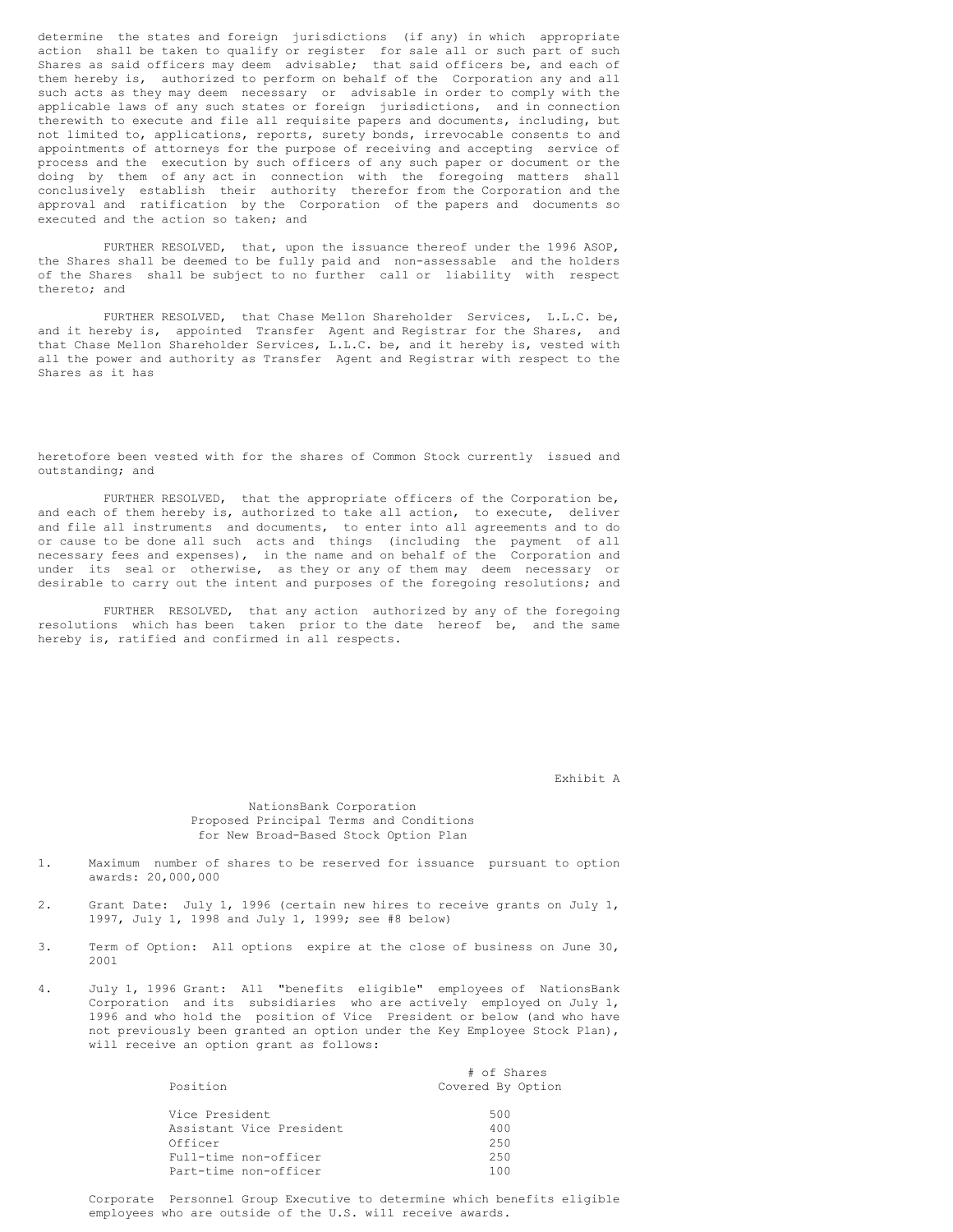- 5. Option Price: Fair market value of NationsBank Common Stock on grant date.
- 6. Vesting/Exercisability: 50% of option vests when stock closes at or above \$100 per share for 10 consecutive trading days; remaining 50% of option vests when stock closes at or above \$120 per share for 10 consecutive trading days; if not previously vested, option 100% vests on July 1, 2000. In no event can options be exercised before January 1, 1997.
- 7. Exercisability Upon Termination of Employment: The Plan will provide the extent to which options may vest and remain exercisable after termination of employment. The Plan may make distinctions based on the reason for termination (e.g., death, disability or retirement).
- 8. Employees Hired After July 1, 1996: Employees hired between (i) July 2, 1996 and July 1, 1997, (ii) between July 2, 1997 and July 1, 1998 and (iii) between July 2, 1998 and July 1, 1999 will be granted options for pro-rated shares as follows:

#### <TABLE> <CAPTION>

|        | July 1, 1997 Grant |         | July 1, 1998 Grant |         | July 1, 1999 Grant |               |  |  |
|--------|--------------------|---------|--------------------|---------|--------------------|---------------|--|--|
|        |                    |         |                    |         |                    |               |  |  |
| $<$ S> |                    | <c></c> | <<                 | <c></c> | < <sub></sub>      | < <sub></sub> |  |  |
|        | VP                 | 400     | VP                 | 300     | VP                 | 200           |  |  |
|        | AVP                | 320     | <b>AVP</b>         | 240     | AVP                | 160           |  |  |
|        | Officer            | 200     | Officer            | 150     | Officer            | 100           |  |  |
|        | Full-Time          | 200     | Full-time          | 150     | Full-time          | 100           |  |  |
|        | Part-Time          | 80      | Part-time          | 60      | Part-time          | 40            |  |  |

In no case will July 1, 1997, July 1, 1998 or July 1, 1999 option prices be less than July 1, 1996 option price. If stock price "trigger" of \$100 is reached, subsequent new hires will receive options that will vest 100% upon attainment of the \$120 "trigger." If \$120 trigger is reached, subsequent new hires will receive no awards.

## $<$ /TABLE>

#### CERTIFICATE OF SECRETARY

I, ALLISON L. GILLIAM, Assistant Secretary of NationsBank Corporation, a corporation duly organized and existing under the laws of the State of North Carolina, do hereby certify that the foregoing is a true and correct copy of resolutions duly adopted by a majority of the entire Board of Directors of said corporation at a meeting of said Board of Directors held June 26, 1996, at which meeting a quorum was present and acted throughout and that said resolutions are in full force and effect and have not been amended or rescinded as of the date hereof.

IN WITNESS WHEREOF, I have hereupon set my hand and affixed the seal of said corporation this 26th day of June, 1996.

(CORPORATE SEAL)

/s/ Allison L. Gilliam Assistant Secretary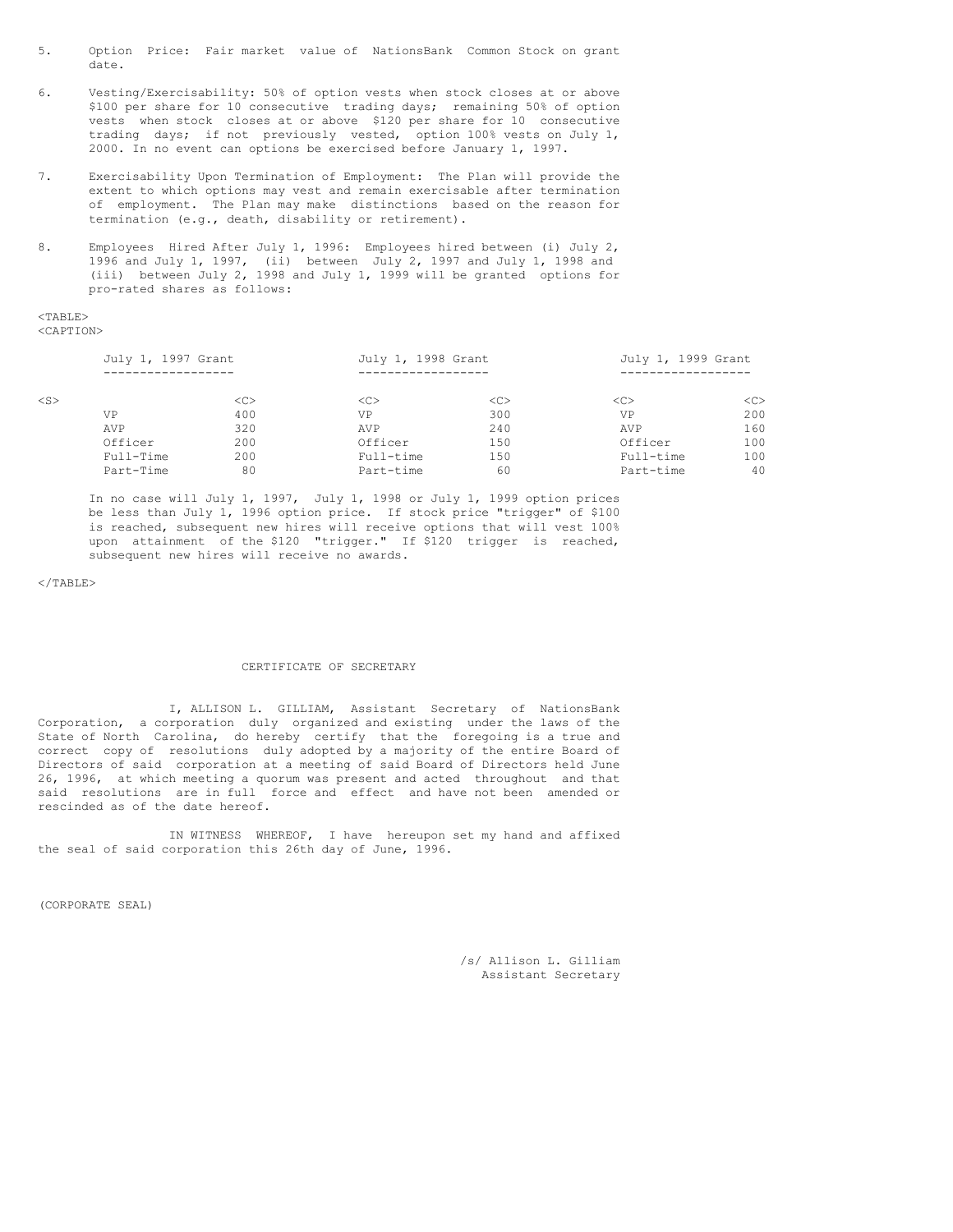EXHIBIT 99.1

## NATIONSBANK CORPORATION

### 1996 Associates Stock Option Award Plan

#### NATIONSBANK CORPORATION

#### 1996 Associates Stock Option Award Plan

#### 1. Name and Purpose:

This plan shall be known as the "NationsBank Corporation 1996 Associates Stock Option Award Plan" (the "Plan"). The Plan is intended to advance the interests of NationsBank Corporation (the "Corporation") and its Subsidiary Corporations by giving substantially all of their employees a stake in the Corporation's future growth, thereby improving such employees' long-term incentives and aligning their interests with those of the Corporation's shareholders. For purposes of the Plan, "Subsidiary Corporation" means any corporation at least eighty percent (80%) of whose outstanding voting and nonvoting capital stock is owned, directly or indirectly, by the Corporation. The Corporation and its Subsidiary Corporations are hereinafter referred to individually as a "Participating Employer" and collectively as the "Participating Employers."

## 2. Shares Available for Options:

The aggregate number of shares of the Corporation's Common Stock ("Common Stock") which may be issued and sold pursuant to options granted under the Plan (the "Options") shall not exceed twenty million (20,000,000), subject to adjustment or substitution as provided in Paragraph 14. Any shares of Common Stock covered by an Option that lapses, expires, terminates or is canceled shall remain available for issuance pursuant to Options granted under the Plan.

## 3. Administration:

The Corporate Benefits Committee of the Corporation (the "Committee") shall be responsible for administering the Plan, including the exercise of Options. The Committee shall have all powers necessary to enable it to properly carry out its duties under the Plan. Not in limitation of the foregoing, the Committee shall have the power to construe and interpret the Plan and to determine all questions that shall arise thereunder. The Committee shall have such other and further specified duties, powers, authority and discretion as are elsewhere in the Plan either expressly or by necessary implication conferred upon it. The Committee may appoint such agents, who need not be members of the Committee, as it may deem necessary for the effective performance of its duties, and may delegate to such agents such powers and duties, whether ministerial or discretionary, as the Committee may deem expedient or appropriate. The decision of the Committee upon all matters within the scope of its authority shall be final and conclusive on all persons, except to the extent otherwise provided by law.

#### 4. Eligibility:

(a) An Option may be granted on a "Grant Date" (as defined in Paragraph 5) only to an employee (hereinafter sometimes referred to as an "associate") who is an Eligible Associate with respect to the Grant Date. For the July 1, 1996 Grant Date, the term "Eligible Associate" means an employee of a Participating Employer who is "benefits eligible" (as defined below) and who is actively employed on July 1, 1996 in any one of the following positions:

- (i) Vice President;
- (ii) Assistant Vice President;
- (iii) Officer below the level of Assistant Vice President;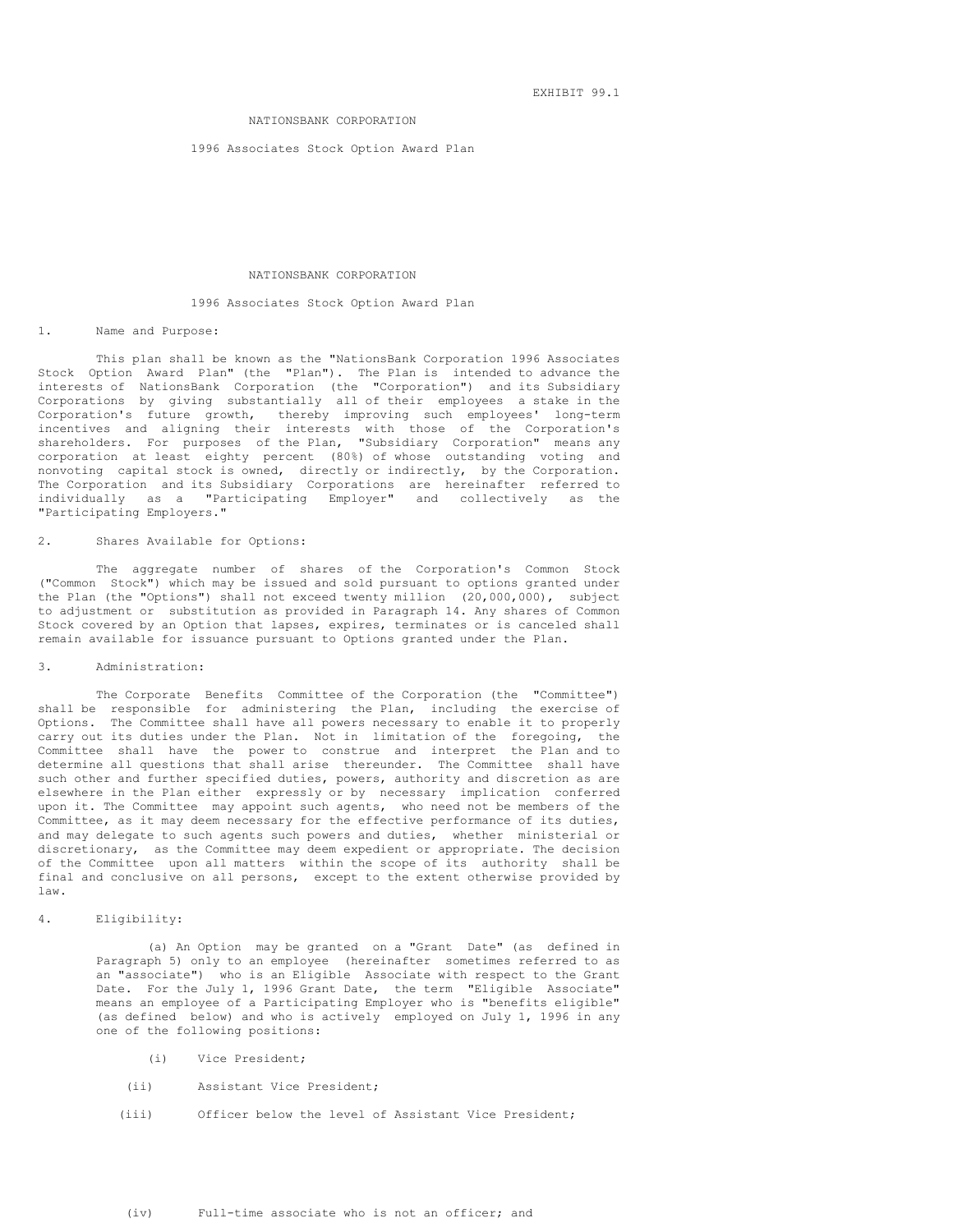(v) Part-time associate who is not an officer.

For the July 1, 1997, July 1, 1998 and July 1, 1999 Grant Dates, the term "Eligible Associate" means an employee of a Participating Employer who is benefits eligible and who is actively employed on the applicable Grant Date in any one of the positions set forth above and, in addition, who either (1) has not previously been granted an Option under the Plan or (2) has previously been granted an Option under the Plan but the Option was forfeited or terminated without having been exercised to any extent.

(b) The term "Eligible Associate" shall not include any associate who has previously been granted an equity award under the NationsBank Corporation Key Employee Stock Plan or who on the applicable Grant Date is employed by a Participating Employer on a temporary, seasonal or other short-term basis. An associate who on a Grant Date is on an authorized leave of absence from a Participating Employer, including without limitation a leave of absence due to a short-term disability, shall be considered an Eligible Associate for purposes hereof if the associate otherwise qualifies as an Eligible Associate; provided, however, that a former associate who on a Grant Date is entitled to receive benefits under a long-term disability plan maintained by the Participating Employers shall not be considered an Eligible Associate for purposes hereof.

(c) For purposes of the Plan, the term "benefits eligible" means, with respect to an associate on a Grant Date, eligible to participate in the welfare benefit plans of such associate's Participating Employer on the applicable Grant Date without regard to any waiting period under such plans and without regard to whether such associate has elected to participate in such plans.

(d) With respect to an associate who is in the process of changing job status or position with the Participating Employers on a Grant Date, the Committee shall have final authority to determine whether such associate is an Eligible Associate with respect to such Grant Date for purposes of the Plan. With respect to business units of the Participating Employers which do not use officer titles in connection with designating positions or which use different officer titles than those described in subparagraph (a), the Committee shall have final authority to determine which associates of such business units constitute Eligible Associates for purposes of the Plan based on the job grade, job responsibilities and salary rates assigned to such positions.

(e) Notwithstanding any provision of the Plan to the contrary, the Committee may in its sole discretion exclude in advance of a Grant Date the employees of any business unit or any other group of employees of a Participating Employer from being eligible to receive any awards under the Plan with respect to such Grant Date.

## 5. Granting of Options:

Subject to the provisions of this Paragraph 5, each Eligible Associate with respect to a Grant Date shall be granted on the Grant Date an Option to purchase that number of shares of Common Stock shown opposite such Eligible Associate's position with the Participating Employers on the Grant Date in the following table:

 $\overline{2}$ 

 $<$ TABLE> <CAPTION>

|                                                                                   |                  |           | Number Of Shares Covered By Option |          |  |  |  |
|-----------------------------------------------------------------------------------|------------------|-----------|------------------------------------|----------|--|--|--|
| Position On                                                                       | For A Grant Date |           |                                    |          |  |  |  |
| The Grant Date                                                                    | 07/01/96         |           | 07/01/97  07/01/98                 | 07/01/99 |  |  |  |
| $<$ S $>$                                                                         | <<               | < <c></c> | < <sub></sub>                      | <<>      |  |  |  |
| Vice President                                                                    | 500              | 400       | 300                                | 200      |  |  |  |
| Assistant Vice President                                                          | 400              | 320       | 240                                | 160      |  |  |  |
| Officer below the level of<br>Assistant Vice President                            | 2.50             | 200       | 150                                | 100      |  |  |  |
| Full-time associate<br>who is not an officer $\ldots \ldots$                      | 2.50             | 200       | 150                                | 100      |  |  |  |
| Part-time associate<br>who is not an officer $\ldots \ldots$<br>$\langle$ /TABLE> | 100              | 80        | 60                                 | 40       |  |  |  |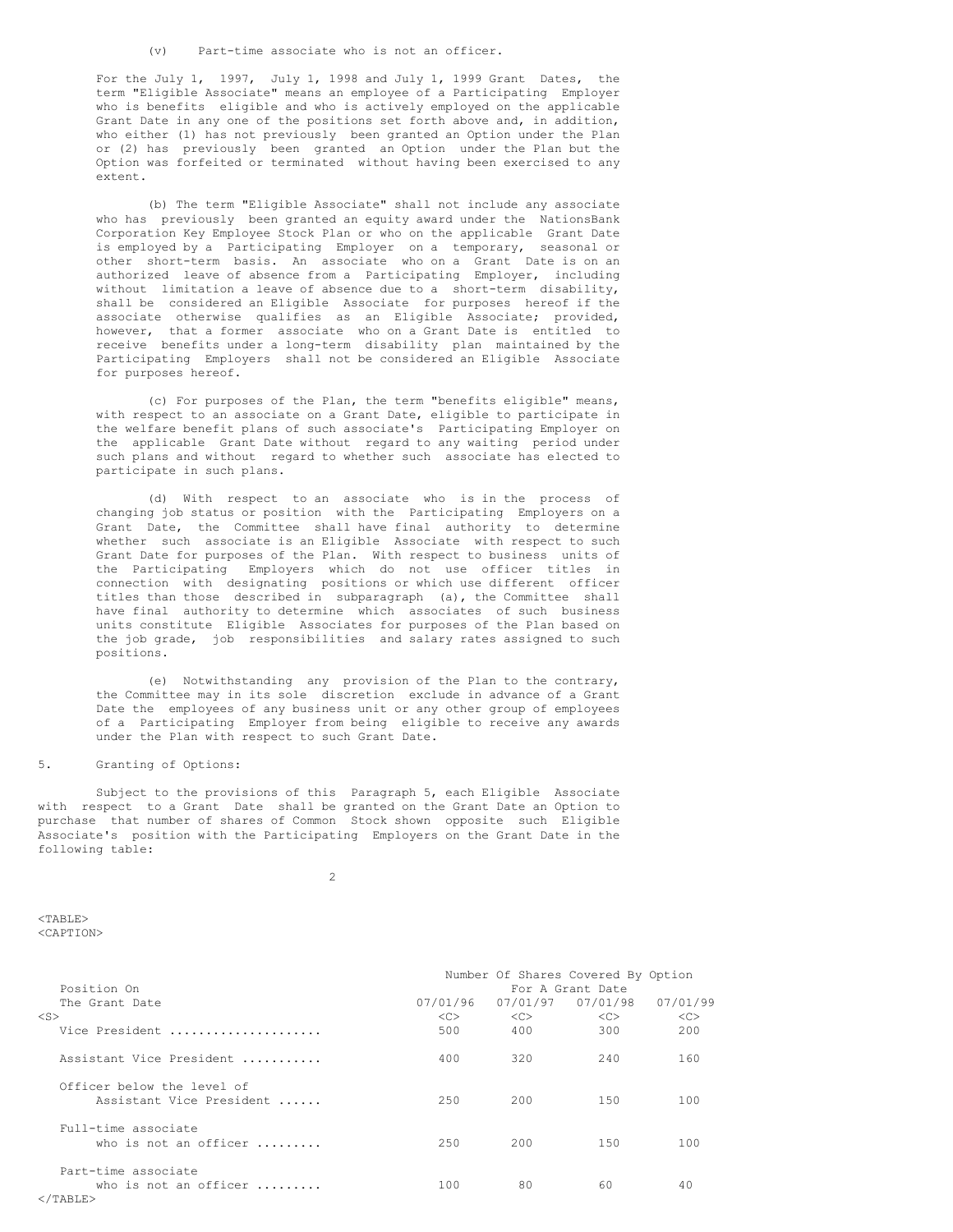Notwithstanding any provision of the Plan to the contrary, no Eligible Associate shall be granted more than one Option on a given Grant Date, regardless of whether on a Grant Date such Eligible Associate is employed by more than one Participating Employer. With respect to an associate who the Committee has determined to be an Eligible Associate pursuant to Paragraph 4(d), the Committee shall have final authority to determine the number of shares to be covered by such Eligible Associate's Option in accordance with the foregoing table. Any change in an Eligible Associate's job status or position with the Participating Employers after a Grant Date shall not affect the grant of an Option to such Eligible Associate or any rights thereunder except as otherwise expressly provided in the Plan. In addition, notwithstanding any provision of the Plan to the contrary, if during the period from July 2, 1996 through the close of business on June 30, 1999 the Closing Price of the Common Stock equals or exceeds \$120 (subject to adjustment pursuant to Paragraph 14) for at least ten (10) consecutive trading days, then no Options shall be granted on any Grant Dates that occur after the tenth (10th) such consecutive trading day.

### 6. Option Exercise Price:

The option exercise price for each share of Common Stock covered by an Option shall be the "Closing Price" (as defined below) thereof on the applicable Grant Date; provided, however, that the option exercise price for the July 1, 1997, July 1, 1998 and July 1, 1999 Grant Dates shall be the greater of the Closing Price of the Common Stock on such Grant Date or the Closing Price of the Common Stock on the July 1, 1996 Grant Date. "Closing Price" of the Common Stock as of a given date shall mean the closing per share price of the Common Stock on that date as reported in The Wall Street Journal (Eastern Edition) report of New York Stock Exchange composite transactions (or, if no sale of such Common Stock shall have been made on the New York Stock Exchange on that date, then on the last previous trading day on which a sale was reported).

## 7. Term of Options:

All unexercised Options shall lapse and all rights of the optionees thereunder shall terminate at the close of business on June 29, 2001 (unless earlier terminated pursuant to the provisions of Paragraph 8 and subject to the provisions of Paragraph 16).

## 8. Vesting and Exercisability of Options:

(a) If an optionee is employed by a Participating Employer on July 1, 2000, such optionee's Option shall become fully (100%) vested on such date. Options shall become vested prior to July 1, 2000 only as provided in subparagraphs (b) and (d) of this Paragraph 8, Paragraph 14 or Paragraph 19. All vested Options shall be exercisable in the manner set forth in Paragraph 9 below. If an Option is exercised, it must be exercised to the

3

fullest extent then exercisable (i.e., with respect to all of the shares of Common Stock covered by the Option to the extent vested).

(b) If after an Option is granted the Closing Price of the Common Stock equals or exceeds \$100 (subject to adjustment pursuant to Paragraph 14) for at least ten (10) consecutive trading days prior to July 1, 2000, then the Option shall become fifty percent (50%) vested on the tenth (10th) such consecutive trading day. If the Closing Price of the Common Stock equals or exceeds \$120 (subject to adjustment pursuant to Paragraph 14) for at least ten (10) consecutive trading days prior to July 1, 2000, then the Option shall become fully (100%) vested on the tenth (10th) such consecutive trading day. Notwithstanding the foregoing, if the Closing Price of the Common Stock equals or exceeds \$100 (subject to adjustment pursuant to Paragraph 14) for at least ten (10) consecutive trading days at any time prior to a Grant Date, any Options granted on that Grant Date shall not be vested to any extent when granted, but instead shall vest as follows: if the Closing Price of the Common Stock equals or exceeds \$120 (subject to adjustment pursuant to Paragraph 14) for at least ten (10) consecutive trading days prior to July 1, 2000, then the Option shall become fully (100%) vested on the tenth (10th) such consecutive trading day.

(c) If prior to becoming fully vested an optionee's employment with the Participating Employers shall terminate for any reason other than by reason of such optionee's retirement, disability or death, then any Option held by such optionee at the time of such termination of employment, and all rights of the optionee thereunder, shall terminate to the extent not vested effective as of the date of such optionee's termination of employment. To the extent the Option is vested, the optionee may exercise the Option in the manner described in Paragraph 9 below at any time prior to the earlier of (i) the close of business on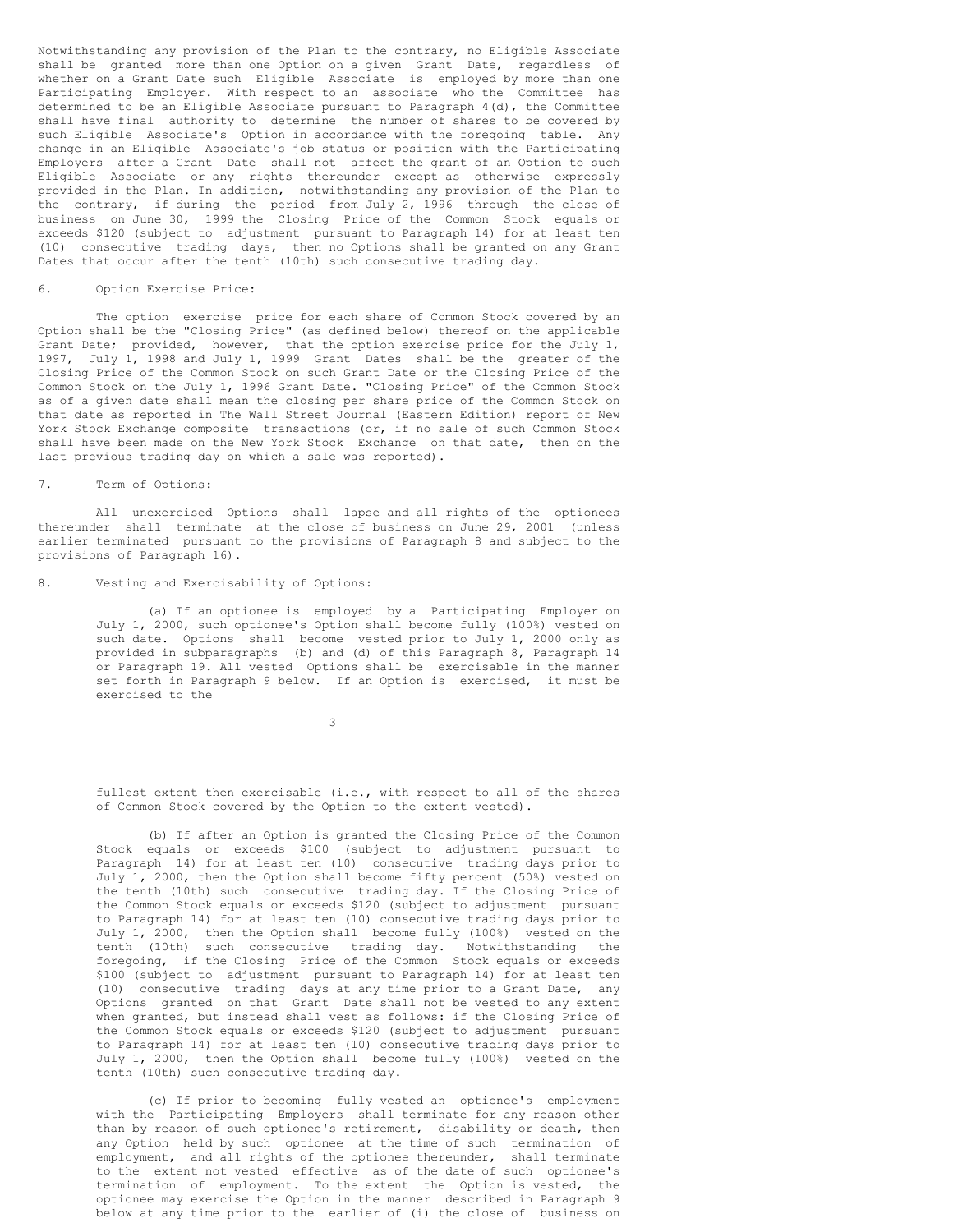the ninetieth (90th) day after the date of such termination of employment or (ii) July 1, 2001.

(d) If prior to becoming fully vested an optionee's employment with the Participating Employers shall terminate by reason of such optionee's retirement, disability or death, then any Option held by such optionee on the date of such termination of employment shall become fully (100%) vested, and the optionee may exercise the Option in full (to the extent not previously exercised) in the manner described in Paragraph 9 below at any time prior to the earlier of (i) the close of business on the ninetieth (90th) day after the date of such termination of employment or (ii) July 1, 2001.

(e) Notwithstanding any provision of the Plan to the contrary, an Option may not be exercised prior to January 1, 1997. In the case of a termination of employment prior to January 1, 1997, the ninety (90) day period set forth in subparagraphs (c) and (d) above shall commence on January 1, 1997 and end at the close of business on March 31, 1997.

(f) If an Option is exercisable to any extent following an optionee's termination of employment as provided in subparagraphs (c) and (d) above, then (i) if the Option is not exercised prior to the end of the applicable post-termination exercise period, then the Option and all rights of the optionee thereunder shall terminate effective as of the end of said period, and (ii) if the optionee returns to employment during the post-termination exercise period, then the Option shall continue to be exercisable to the extent vested during such period, but the Option shall not thereafter be restored for any reason.

(g) For purposes of this Paragraph 8, "retirement" means the termination of employment with the Participating Employers other than by reason of death after the associate has (i) attained at least age fifty (50), (ii) completed at least fifteen (15) years of "vesting service" under The NationsBank Pension Plan (or any successor thereto) and (iii) attained

4

a combined age and year of "vesting service" equal to at least seventy-five (75); and "disability" means "disability" as defined from time to time under any long-term disability plan of an optionee's Participating Employer. In the event of an optionee's death, such optionee's Option shall be exercisable, to the extent herein provided, by any person that may be empowered to do so under such optionee's will, or if the optionee shall fail to make a testamentary disposition of said Option or shall die intestate, by such optionee's executor or other legal representative.

(h) For purposes of the Plan and notwithstanding any provision of the Plan to the contrary, an optionee shall not be deemed to have terminated employment with the Participating Employers (i) during the period such optionee is on an authorized leave of absence granted by a Participating Employer or (ii) as the result of such optionee's transfer of employment between or among Participating Employers or such optionee's change of position or responsibilities within the same Participating Employer.

(i) Notwithstanding any provision of the Plan to the contrary, the Committee may establish from time to time procedures for restricting the exercisability of Options on any given day as the result of excessive volume of exercise requests or any other problem in the established system for processing Option exercise requests.

(j) Notwithstanding any provision of the Plan to the contrary, the Committee in its discretion may determine whether an optionee has terminated employment with the Participating Employers for purposes of the Plan in the event the optionee transfers employment to a business entity in which a Participating Employer has an ownership interest but which is not a Subsidiary Corporation.

9. Manner of Exercise:

(a) An Option shall be exercised as hereinafter provided in this Paragraph 9 by delivering written notice to the Committee at such address and on such forms as shall be designated by the Committee from time to time or pursuant to such other procedures that may be established by the Committee from time to time for the exercise of Options.

(b) An Option shall be exercised by either a "cash exercise method" (sometimes referred to as the "Buy Method") or a "cashless exercise method" (sometimes referred to as the "Buy/Sell Method" or the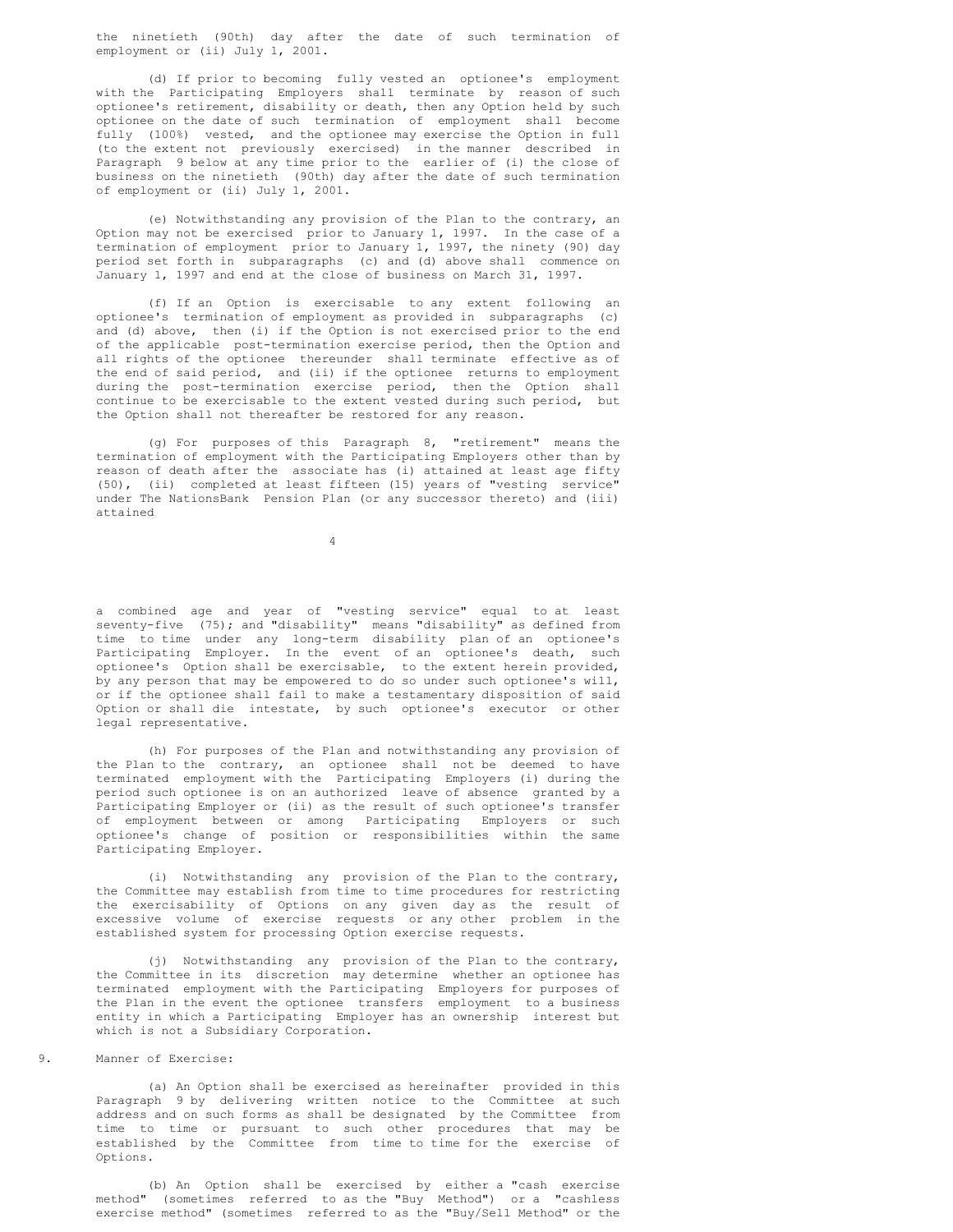"Buy/Sell/Hold Method" depending on whether cash or shares of Common Stock are received). For purposes hereof, a "cash exercise method" means a method whereby the optionee pays the option exercise price for the shares subject to an Option (along with any required withholding taxes and other related expenses) simultaneously with the delivery of the notice of exercise described above, and such optionee is thereafter issued the number of shares so purchased. For purposes hereof, a "cashless exercise method" means a method permitted under the provisions of Regulation T issued by the Board of Governors of the Federal Reserve System and under which an optionee shall receive in cash or shares of Common Stock (depending on whether the optionee elects the Buy/Sell Method or the Buy/Sell/Hold Method) the net appreciation on the shares covered by such optionee's Option, less required withholding taxes, broker's commissions and other related expenses, if any. The Committee shall have the authority to establish procedures under either method, including without limitation the designation of the brokerage firm or firms through which cashless exercises shall be effected.

(c) Under either method, the option exercise price shall be paid in full at the time of exercise in U.S. dollars, and the Corporation shall require the optionee to pay the Corporation in U.S. dollars at the time of exercise (i) the amount of tax required to be withheld by the Corporation under applicable foreign, federal, state and local withholding tax laws and

5

(ii) the amount necessary to cover brokers' commissions and other related expenses (if any).

(d) Except as provided in Paragraph 8 above, an optionee must be an employee of the Participating Employers at the time of exercise of an Option.

## 10. Nontransferability:

No Option shall be transferable by an optionee other than by will or by the laws of descent and distribution. During an optionee's lifetime, the Option shall be exercisable only by the optionee, provided that in the event an optionee is incapacitated and unable to exercise such optionee's Option, such optionee's legal guardian or legal representative whom the Committee deems appropriate based on all applicable facts and circumstances may exercise such optionee's Option in accordance with the provisions of the Plan. Any purported transfer of any Option shall be null and void except as otherwise provided by this Paragraph 10.

#### 11. No Rights:

An optionee shall have no rights or interests in any Option except as set forth in the Plan. The Plan does not confer upon any person any right with respect to the continuation of employment by the Participating Employers nor does it limit in any way the right of a Participating Employer to terminate employment at any time. An optionee shall have no rights as a shareholder of the Corporation with respect to the shares of Common Stock covered by an Option except to the extent that shares are issued to such optionee upon the due exercise of the Option.

## 12. Compliance with the Law and Other Conditions:

No shares of Common Stock shall be issued pursuant to the exercise of any Option prior to compliance by the Participating Employers, to the satisfaction of their counsel, with all applicable laws.

## 13. Foreign Employees:

Notwithstanding any provision of the Plan to the contrary, in order to foster and promote achievement of the purposes of the Plan or to comply with provisions of laws in other countries in which the Participating Employers operate or have employees, the Committee, in its sole discretion, shall have the power and authority to (i) determine which associates employed outside the United States are eligible to participate in the Plan as Eligible Associates, (ii) modify the terms and conditions of any Options granted to Eligible Associates who are employed outside the United States and (iii) establish subplans, modified Option exercise procedures and other terms and procedures to the extent such actions may be necessary or advisable.

### 14. Adjustments Upon Changes in Capitalization:

(a) In the event that the outstanding shares of Common Stock shall be changed into or exchanged for a different number or kind of shares of stock or other securities of the Corporation or any other corporation, whether through reorganization, recapitalization, stock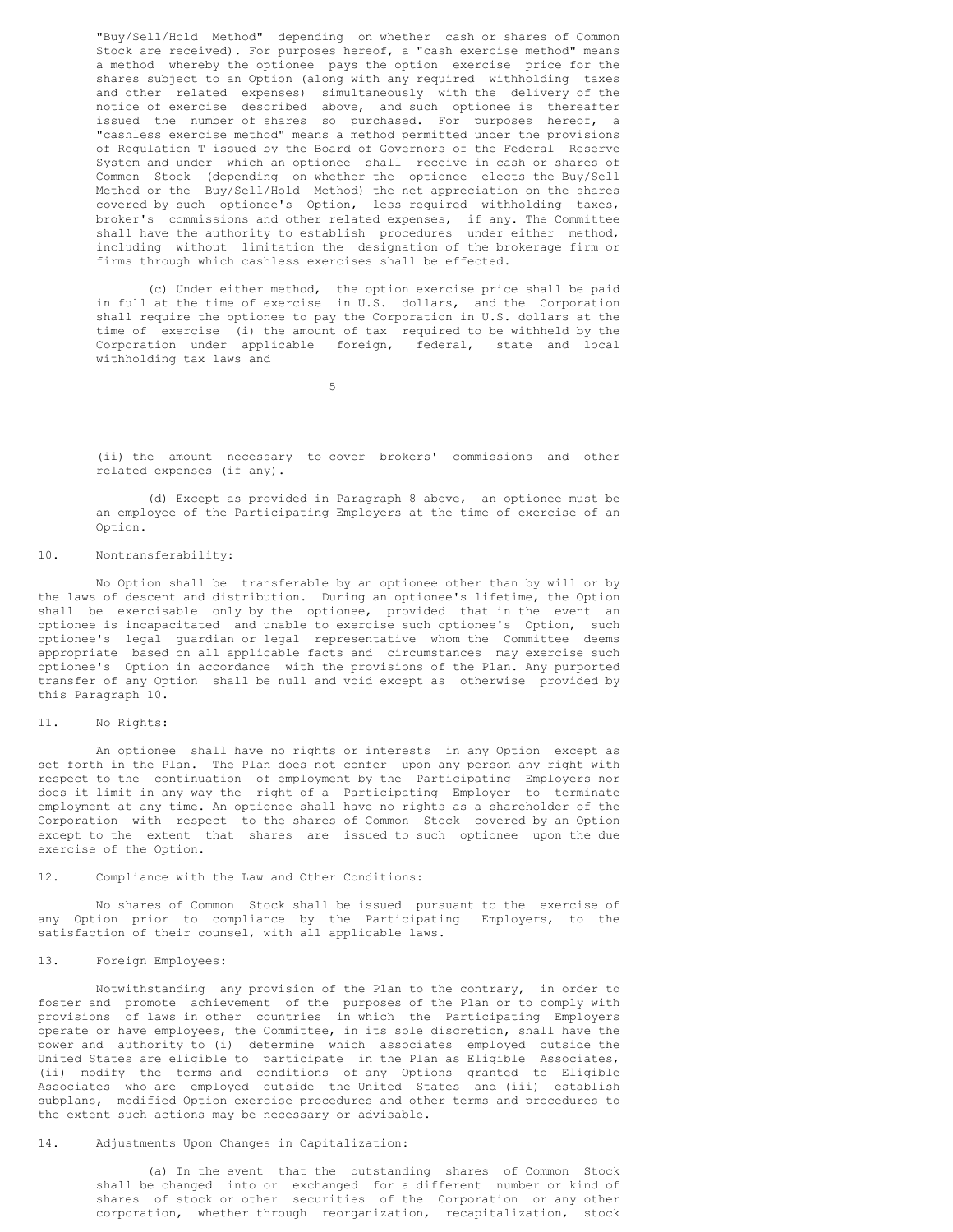dividend, stock split, combination of shares, reclassification of the Common Stock, merger or consolidation, then the Option rights (including without limitation the number and kind of shares reserved for issuance under this Plan or covered by any Option, the schedule for the number of shares of Common Stock to be covered by Options set forth in Paragraph 5 and the option exercise price for any Option) shall be appropriately adjusted by the Committee. Comparable adjustments shall be made for each subsequent such change or exchange of Common Stock or any stock or other securities into which such Common Stock shall have been changed or exchanged.

(b) As of the effective date of any liquidation or dissolution of the Corporation, all unexercised Options, and all rights thereunder, shall terminate; provided, however, that in the event of a liquidation or dissolution of the Corporation after December 31, 1996 and prior to July 1, 2000, then, notwithstanding any provision of the Plan to the contrary, all Options shall become fully vested and exercisable during the thirty (30) day period immediately preceding the effective date of said liquidation or dissolution.

(c) The foregoing adjustments and the manner of application of the foregoing provisions shall be determined by the Committee in its sole discretion. Any such adjustment may provide for the elimination of any fractional share which might otherwise become subject to an Option.

## 15. Use of Proceeds:

The proceeds from the sale of Common Stock pursuant to the Options shall constitute general funds of the Corporation.

#### 16. Amendment, Modification and Termination of the Plan:

The Board of Directors of the Corporation may terminate, amend or modify the Plan any time (including without limitation extend the term of outstanding Options beyond June 29, 2001), provided that no amendment, modification or termination of the Plan shall in any manner adversely affect an Option outstanding under the Plan without the consent of the optionee, or such optionee's successors as hereinbefore described in Paragraph 8.

### 17. Effectiveness of the Plan:

The Plan shall become effective July 1, 1996.

## 18. Indemnification:

To the extent permitted by applicable federal and state law, the Participating Employers shall indemnify and hold harmless each of the members of the Committee and each employee of a Participating Employer acting pursuant to the direction of the Committee from and against any and all liability claims, demands, costs and expenses (including the costs and expenses of attorneys incurred in connection with the investigation or defense of claims) in any manner connected with or arising out of any actions or inactions in connection with the administration of the Plan except for any such actions or inactions which are not in good faith or which constitute willful misconduct.

## 19. Change of Control:

In the event of a Change of Control of the Corporation prior to July 1, 2000, all outstanding Options shall become immediately fully vested and exercisable notwithstanding any provision of the Plan to the contrary but subject to the provisions of Paragraph 8(e). Following a Change of Control, (i) the surviving corporation or entity shall continue to be bound by the terms and provisions of the Plan and (ii) all unexercised Options shall remain fully vested and exercisable in accordance with the provisions of the Plan subject to any adjustment described in Paragraph 14. For purposes hereof, "Change of Control" means, and shall be deemed to have occurred upon, any of the following events:

> (A) The acquisition by any person, individual, entity or "group" (within the meaning of Section 13(d)(3) or 14(d)(2) of the Securities Exchange Act of 1934, as amended (the "Exchange Act")) (collectively, "Persons") of beneficial ownership (the phrases "beneficial ownership," "beneficial owners" and "beneficially owned" as used herein being within the meaning of Rule 13d-3 promulgated under the Exchange Act) of twenty-five percent (25%) or more of either: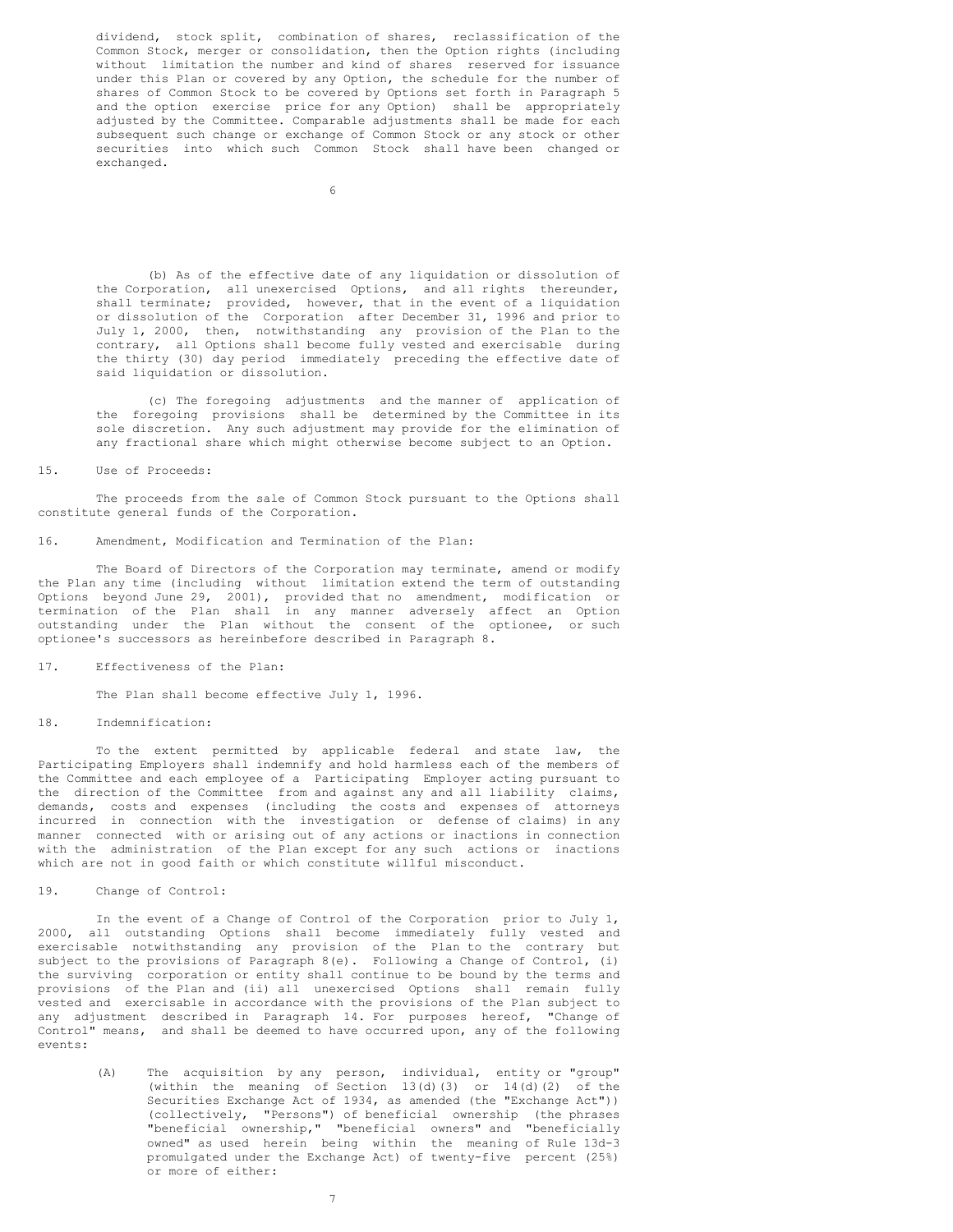- (i) The then-outstanding shares of Common Stock (the "Outstanding Shares"); or
- (ii) The combined voting power of the then-outstanding voting securities of the Corporation entitled to vote generally in the election of Directors of the Corporation (the "Outstanding Voting Securities"); provided, however, that the following acquisitions shall not constitute a Change of Control: (A) any acquisition directly from the Corporation or pursuant to a written agreement to which the Corporation is a party, as such written agreement is more particularly described in Section 55-9A-01(b)(3)f and g of the North Carolina Business Corporation Act as ratified by the North Carolina General Assembly on June 8, 1989, (B) any acquisition by the Corporation or any of its Subsidiaries, (C) any acquisition by any employee benefit plan (or related trust) sponsored or maintained by the Corporation or any of its Subsidiaries, (D) any acquisition by any corporation with respect to which, following such acquisition, more than fifty percent (50%) of, respectively, the then-outstanding shares of common stock of such corporation and the combined voting power of the then-outstanding voting securities of such corporation entitled to vote generally in the election of directors are then benefi- cially owned by all or substantially all of the Persons who were the Beneficial Owners, respectively, of the Outstanding Shares and Outstanding Voting Securities immediately prior to such acquisition in substantially the same proportions as their Beneficial Ownership, immediately prior to such acquisition, of the Outstanding Shares and Outstanding Voting Securities, as the case may be; or
- (B) Individuals who, as of July 1, 1996, constitute the Board of Directors of the Corporation (the "Incumbent Board") cease for any reason to constitute at least a majority of the Board of Directors; provided, however, that any individual who becomes a Director of the Corporation subsequent to July 1, 1996 and whose election, or whose nomination for election by the Corporation's shareholders, to the Board of Directors was either (i) approved by a vote of at least a majority of the Directors then comprising the Incumbent Board or (ii) recommended by a Nominating Committee comprised entirely of Directors who are then Incumbent Board members shall be considered as though such individual were a member of the Incumbent Board, but excluding, for this purpose, any such individual whose initial assumption of office occurs as a result of either an actual or threatened election contest (as such terms are used in Rule 14a-11 of Regulation 14A promulgated under the Exchange Act), other actual or threatened solicitation of proxies or consents or an actual or threatened tender offer; or
- (C) Approval by the Corporation's shareholders of a reorganization, merger, or consolidation, in each case, with respect to which all or substantially all of the Persons who were the Beneficial Owners, respectively, of the Outstanding Shares and Outstanding Voting Securities immediately prior to such reorganization, merger, or consolidation do not, following such reorganization, merger, or consolidation, beneficially own more than fifty percent (50%) of, respectively, the then-outstanding shares of common stock and the combined voting power of the then-outstanding voting securities entitled to vote generally in the election of directors, as the case may be, of the corporation resulting from such reorganization, merger, or consolidation in substantially the same proportions as their Beneficial Ownership, immediately prior to such reorganization, merger, or consolidation, of the Outstanding Shares and Outstanding Voting Securities, as the case may be; or

8

- (D) Approval by the Corporation's shareholders of:
	- (i) A complete liquidation or dissolution of the Corporation; or
	- (ii) The sale or other disposition of all or substantially all